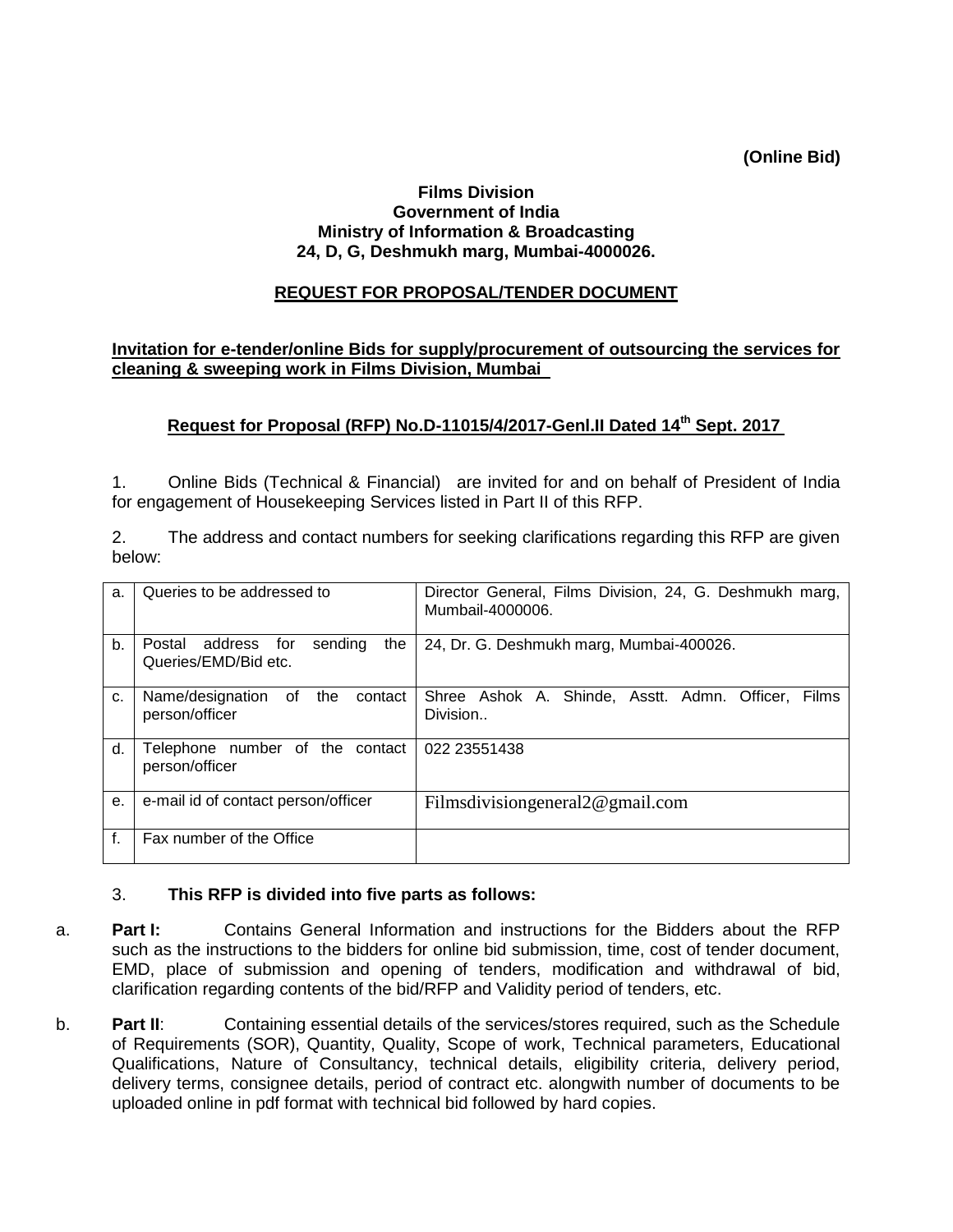- **c**. **Part III**: Contains essential and standard Conditions of RFP, which will form part of the Contract with the successful Bidder.
- **d. Part IV**: Contains Special Conditions applicable to this RFP and which will also form part of the contract with the successful Bidder.
- **e. Part V**:Contains Evaluation Criteria and Format for Price Bids.

4. **This RFP is being issued with no financial commitment and Films Division reserves the right to change or vary any part thereof at any stage. Films Division also reserves the right to withdraw the RFP, should it become necessary at any stage.**

### **Part I – General Information**

### **1. Last date and time for submission of online Bids:**

### **16 October, 2017 upto 1500hrs.**

The online Bids should be uploaded/sent by the due date and time.The responsibility to ensure this lies with the Bidder.

**2. Manner of submission of online Bids:** Instruction for online bid submission is given in detail at Annexure-I of this RFP. All the required documents in support of the eligibility criteria alongwith scanned copy of EMD are also to be uploaded alongwith the bids. The bidders are advised, in their own interest, to submit the requisite papers/documents with their bid as per the specifications/eligibility criteria indicated in part-II of the RFP failing which their bids may be declared as non-responsive/ineligible. Complete e-tender documents may be downloaded from the website of Central Public Procurement Portal [\(http://eprocure.gov.in/eprocure/app\)](http://eprocure.gov.in/eprocure/app) or from Departmental website [www.filmsdivision.org](http://www.filmsdivision.org/) with effect from the date of publication of the tender notice. Information or any issue of corrigendum related to this tender/RFP will be made available/uploaded only on the website of Central Public Procurement Portal and the Departmental website. Such amendments/modifications shall be binding on all the prospective bidders. **Late tenders will not be considered. No responsibility will be taken for any delay on account of non-delivery/non-submission of online bid on or before time. Bids sent by post/fax or e-mail will not be considered and liable to be rejected.**

### **3. Time and date for opening of online Bids:**

### **17 October, 2017**

(If due to any exigency, the due date for opening of the Bids is declared a closed holiday, the Bids will be opened on the next working day at the same time or on any other day/time, as intimated by the Films Division, Mumbai).

## **4. Location of the Tender Box for submission of EMD (in original):**

**General-II Section, 3rd Floor, Films Division, Mumbai-400026.**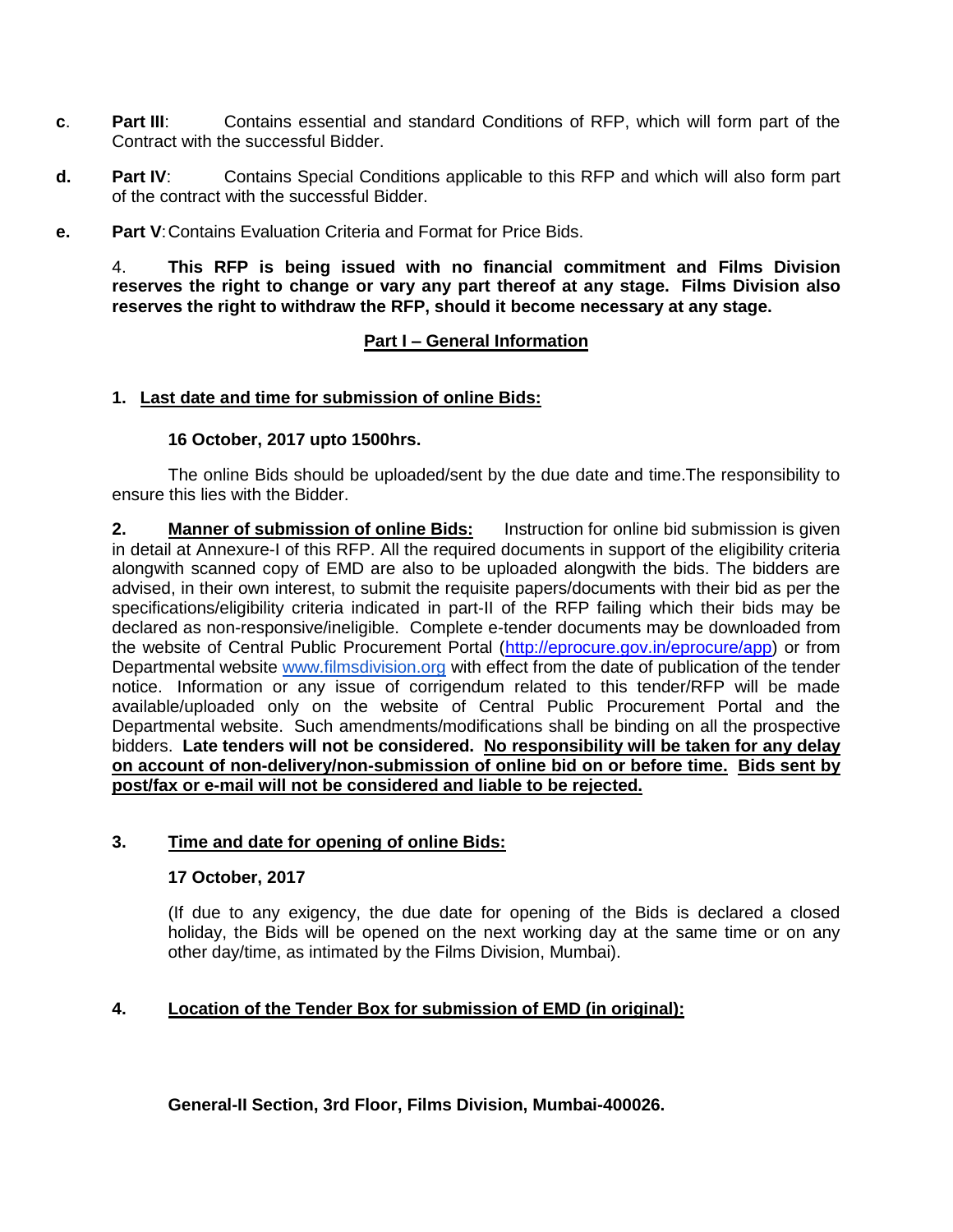The hard copy of the EMD (in original) is to be dropped in the EMD/tender box in a sealed envelope subscribed "Outsourcing the services for cleaning and sweeping work of Films Division, Mumbai RFP number **D-11015/4/2017-Genl.II** kept at General-II section 3<sup>rd</sup> floor during the office hours with effect from 29/09/2017 to 16/10/2017 (upto 3.00 pm) or may be sent to designated officer Shri. Ashok A. Shinde, AAO in a sealed envelope subscribed name and title of the tender, RFP number and date of opening of bids on or before the closing date and time of e-submission of online bid failing which the bids will not be considered and liable to be rejected.

# **5. Place of opening of the Bids:**

## **General-II Section, 3rd Floor, Films Division, Mumbai-400026.**

The Bidders may depute their representatives, duly authorized in writing, to attend the opening of technical Bids on the due date and time. Details of EMD and technical clauses quoted by all Bidders will be read out in the presence of the representatives of all the Bidders. **This event will not be postponed due to non-presence of bidders representative.**

**6. Submission of online Bids:** Online bids should be submitted by the Bidders under their original memo/letter head inter alia furnishing details like TIN number, ESI, EPF number, (ESI & EPF etc. only in cases of supply of man power contract for housekeeping, conservancy and secretarial assistance in terms of DEOs etc.) PAN Number, GST Number, Bank Branch address, account number with IFSC code for e-payment with complete postal & e-mail address of their office. Scanned copy of PAN card, GST Registration Certificate, Annual Income Tax Returns filed for last three years, EMD, work experience of similar nature with requisite proof and scanned copy of the tender acceptance letter duly signed by the authorised representative of the firm as a token of acceptance of the terms & conditions of the RFP are also to be submitted online followed by hard copies of these documents.

## **7. Modification and Clarification regarding contents of the RFP :**

At any time prior to the deadline for e-submission of bids, Films Division, Mumbai may for any reason, whether on its own initiative or in response to the clarification request by prospective bidders, modify the bid document. Such modification/ amendment in the bid document/ RFP at any time prior to the deadline for e-submission of bid will be uploaded as "corrigendum" on Central Public Procurement Portal and Departmental website. Such amendment/modifications shall be binding on all the prospective bidders. Customer/Buyer at its discretion may extend the deadline for the e-submission of bids if the bid document undergoes changes during the bidding period in order to give prospective bidder time to take into the consideration the amendments while preparing their bids. A prospective bidder who requires clarification regarding the contents of the bidding documents shall notify to Films Division, Mumbai in writing about the clarifications sought not later than 10(ten) days prior to the date of opening of the Bids. Copies of the query and clarification issued by Films Division, Mumbai will be sent to all prospective bidders who have received the bidding documents and will also be posted on website.

**8. Modification and Withdrawal of Bids:** A bidder may modify or withdraw his online bid after submission provided that the written notice of modification or withdrawal is received by Films Division, Mumbai prior to deadline prescribed for submission of online bids. A withdrawal notice may be sent by fax/e-mail but it must be followed by a signed confirmation copy to be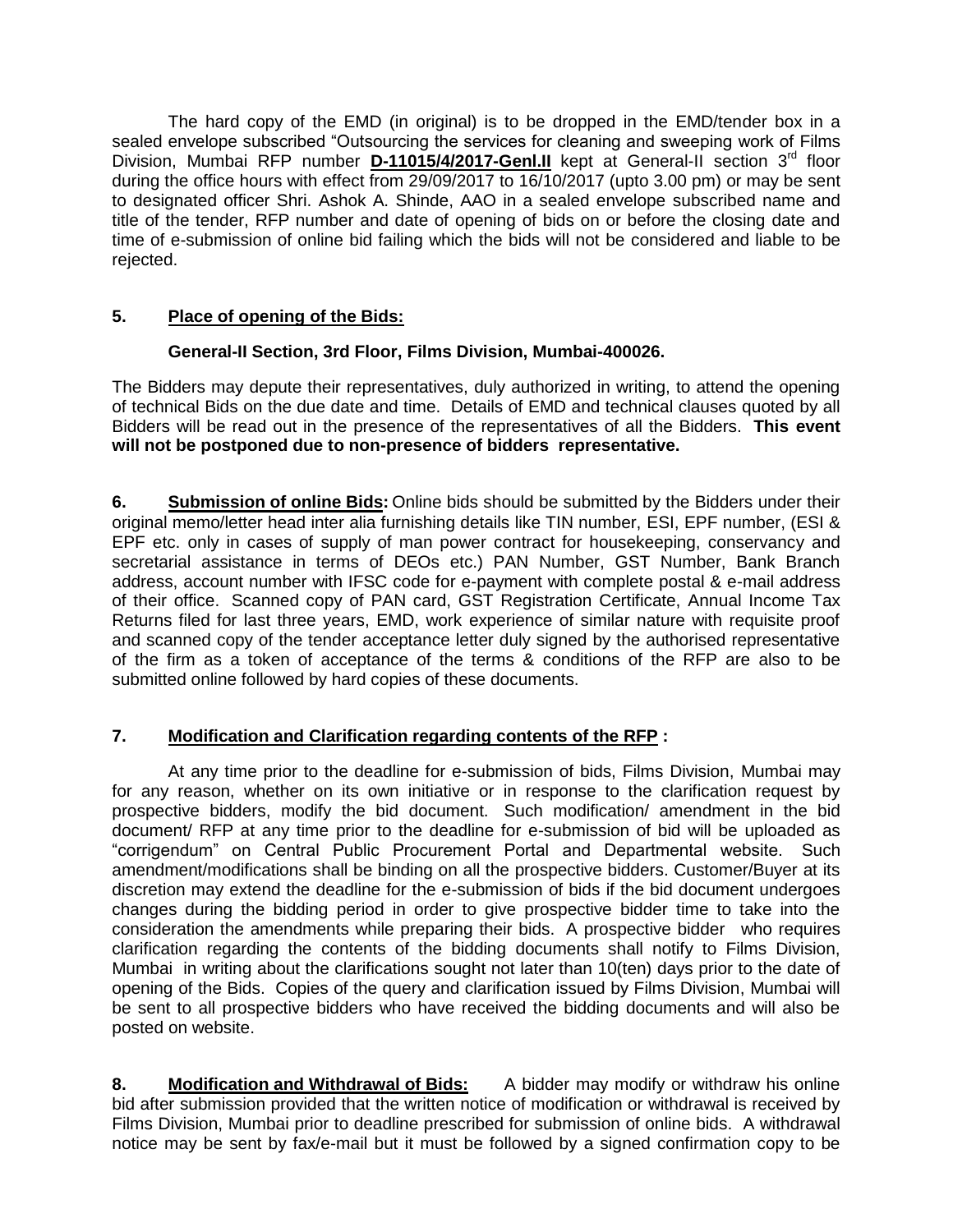sent by post and such signed confirmation should reach the customer not later than the deadline for submission of online bids. **No bid shall be modified after the deadline for submission of online bids. No online bid may be withdrawn in the interval between the deadline for submission of bids and expiration of the period of bid validity specified. Withdrawal of a bid during this period will result in Bidder's forfeiture of bid security.**

**9. Clarification regarding contents of the Bids:** During evaluation and comparison of bids, Films Division, Mumbai may, at its discretion, ask the bidder for clarification of his bid. The request for clarification will be given in writing and no change in prices or substance of the bid will be sought, offered or permitted. The customer/buyer also reserves the right to call for additional information from the bidders. **No post-bid clarification on the initiative of the bidder will be entertained.**

**10. Rejection of Bids:** Canvassing by the Bidder in any form, unsolicited letter and posttender correction may invoke summary rejection with forfeiture of EMD. Conditional tenders will be rejected.

**11. Unwillingness to quote:** Bidders unwilling to quote should ensure that intimation to this effect reaches before the due date and time of opening of the Bid, failing which the defaulting Bidder may be delisted for the given range of items as mentioned in this RFP.

**12. Validity of Bids**: The Bids should remain valid for six months from the last date of submission of the Bids.

**13. Cost of tender:** Complete tender document information can also be downloaded from our website **www.filmsdivision.org and Central Public Procurement Portal.** The downloaded tender document can be submitted in favor of Director General, Films Division, Mumbai to be enclosed and kept in the EMD envelope.

**14. Earnest Money Deposit:** Bidders are required to submit scanned copy of Earnest Money Deposit (EMD) for an amount of Rs.100000/-(Rs.One Lakh Only) along with their bids. The EMD may be submitted in the form of an Account Payee Demand Draft, Banker's Cheque in favour of Account Officer, Films Division Mumbai or Bank Guarantee from any of the Public Sector Banks or a private Sector Bank authorized to conduct government business as per Annexure-II. EMD is to remain valid for a period of forty-five days beyond the final bid validity period. EMD of the unsuccessful bidders will be returned to them at the earliest after expiry of the final bid validity and latest on or before the  $30<sup>th</sup>$  day after the award of the contract. The Bid Security of the successful bidder would be returned, without any interest whatsoever, after the receipt of Performance Security from them as called for in the contract. EMD is not required to be submitted by those Bidders who are registered with the Central Purchase Organization and Micro and Small Enterprises (MSEs) as defined in MSEs Procurement Policy issued by Department of MSME as per Rule 170 of GFR-2017.

### **The EMD will be forfeited if the bidder withdraws or amends, impairs or derogates from the tender in any respect within the validity period of their tender.**

**15. Two bid system-** It is a two bid system. Only the technical bids would be opened on the time and date mentioned above. Date of opening of financial/price bid will be intimated after evaluation and acceptance of technical bids by the Films Division. Financial/price bids of only those firms will be opened, whose technical bids are found compliant/suitable after technical evaluation is done by the Films Division.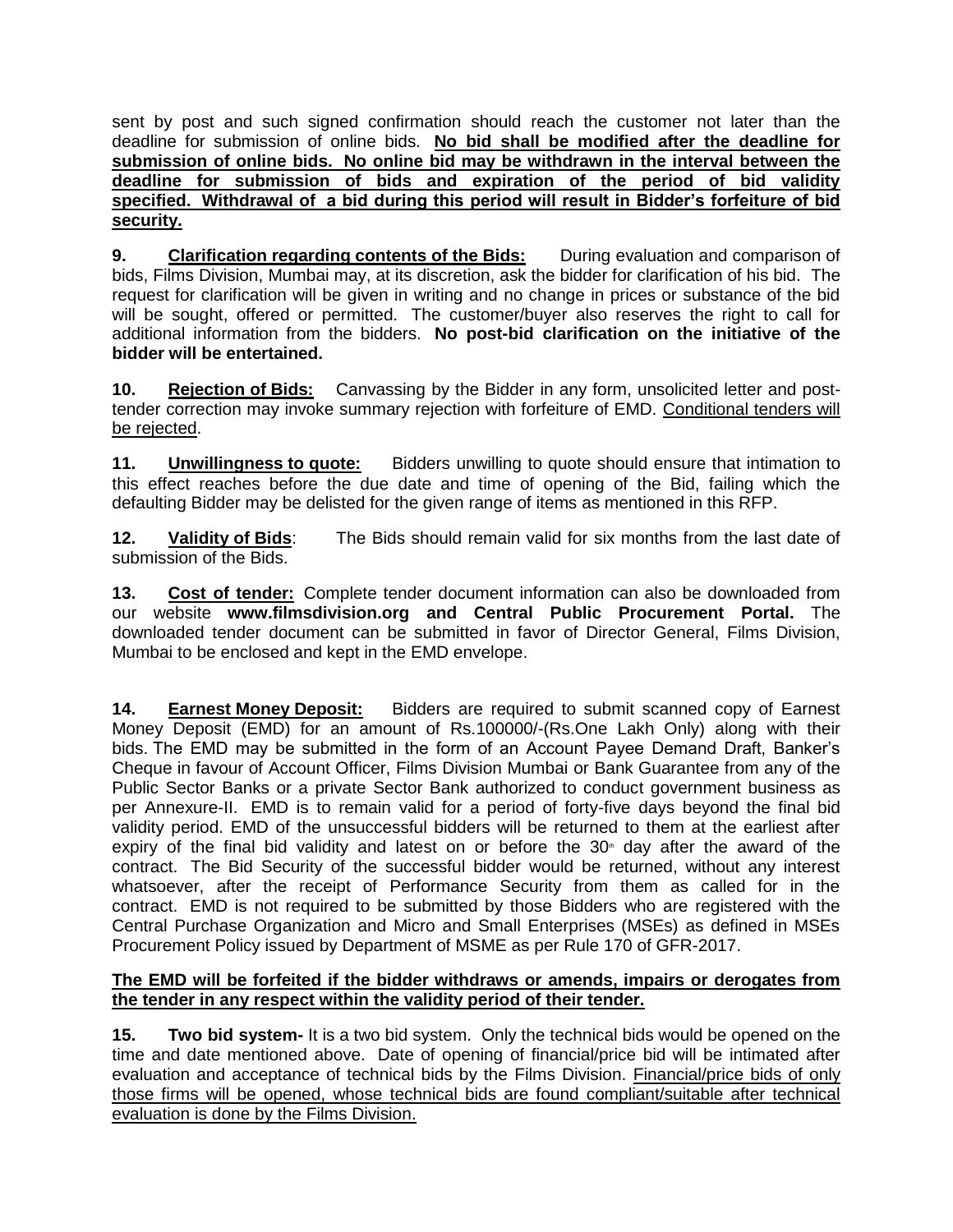# **Part II -Essential details of Items/Services required**

## **1. Schedule of requirements:** Details of Housekeeping Services required is as follows:

| S.N. | Nature of Housekeeping work                                                                      | No. of<br>persons |
|------|--------------------------------------------------------------------------------------------------|-------------------|
| 1.   | Facility Manager with Graduation & requisite<br>experiences to Coordinate with concerned section | 01                |
| 2.   | Supervisor                                                                                       | 01                |
| 3.   | Office Helper (Male & Female) i.e. Unskilled                                                     | 20                |
|      | (Number of person may be increased and decreased<br>according to the work)                       |                   |
|      | Total:                                                                                           | 22                |

## **1. Technical Details & Eligibility Criteria( Terms & Conditions):**

- (i) The contractor/supplier must have at least minimum two years of experience in providing minimum 20 Housekeepers to any Government department/Ministry/PSU along with documentary evidence.
- (ii) The contractor/supplier must have enough trained/experienced Housekeepers to carry out cleaning and conservancy work.
- (iii) The Contractor/supplier must have valid registration number with concerned authority and should not have any involvement in illegal activities/fraud.
- (iv) The rates quoted must confirm to the rates prescribed under the minimum wages Act as revised from time to time and other such applicable Acts.
- (v) The contractor/supplier must have to comply with the norms of Central as regards to monthly payment to individual Housekeeper/ Office Helper.
- (vi) The persons who are employed as Housekeeper/ Office Helper should have following minimum qualifications and attributes: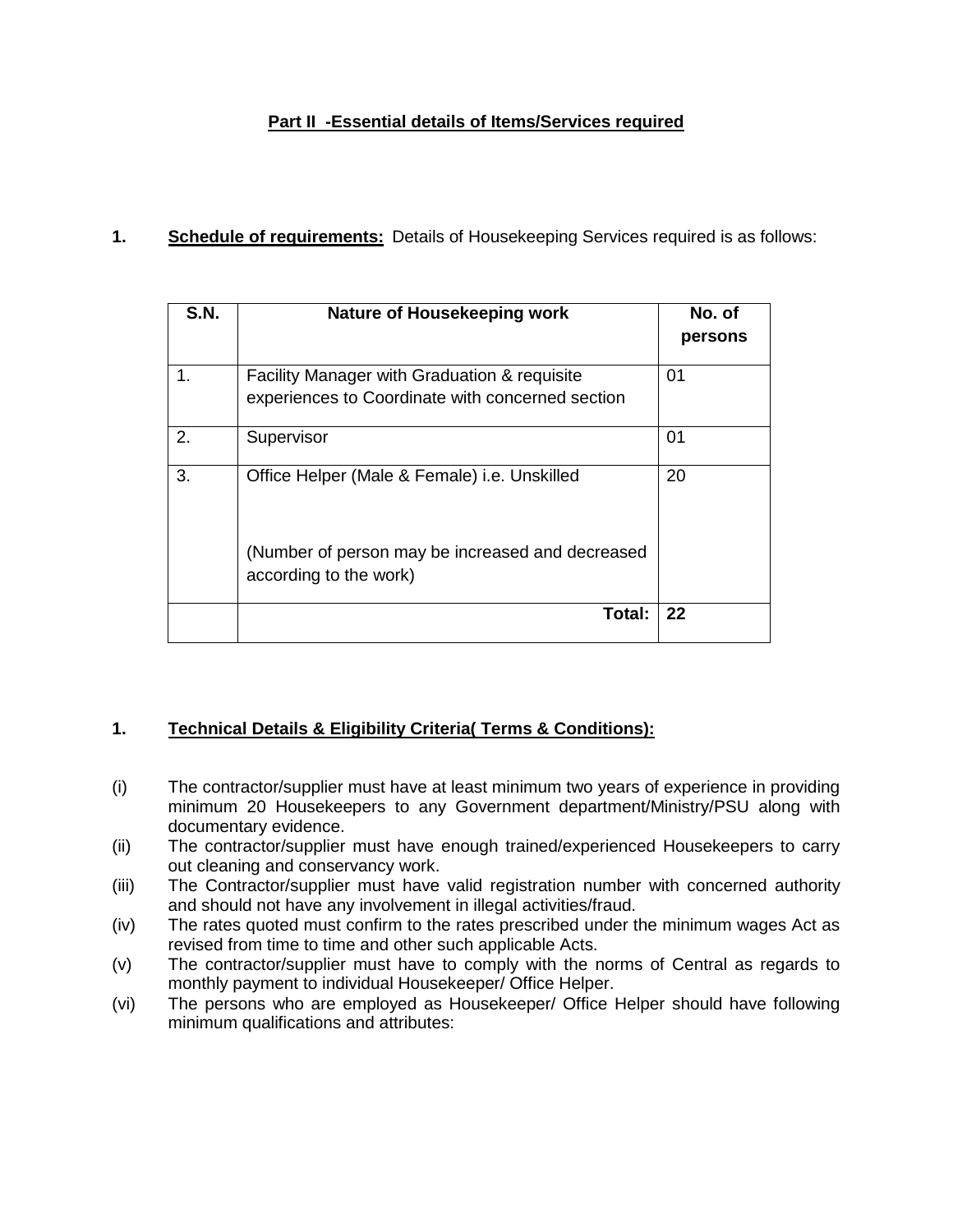- (a) The Facility Manager and Supervisor must possess the Degree of Graduation from a recognized University and Office Helper must be literate.
- (b) They must be well versed with the conservancy & housekeeping work.
- (c) They must have good moral character and nice behavior while working.
- (d) They should not reveal the official nature of work and documents to outsiders and must maintain confidentiality.
- (vii) The Contractor/Suppliers to ensure that the required number of Housekeepers for which the contract will be awarded, should be at the disposal of Films Division, Mumbai on all working days at all the time.
- (viii) The contractor/supplier must submit a copy of PAN/TIN, ESIC, License under Contract Labour (R&A) at 1970 and GST registration number along with their bids.
- (ix) The contractor must have office in Mumbai.
- (x) The contractor will not sub-contract or transfer the contract to any other firm or another supplier/contractor.
- (xi) The contractor must have valid registration with all Statutory Authorities such as central/State Labour Dept, ESI, PF and GST authorities etc.
- (xii) The Contractor must submit documentary evidence in support of fulfilling eligibility criteria mentioned above.
- (xiii) The Contractor must furnish a copy of Annual Income Tax Return for last two years and EMD along with the technical bid.

(vii)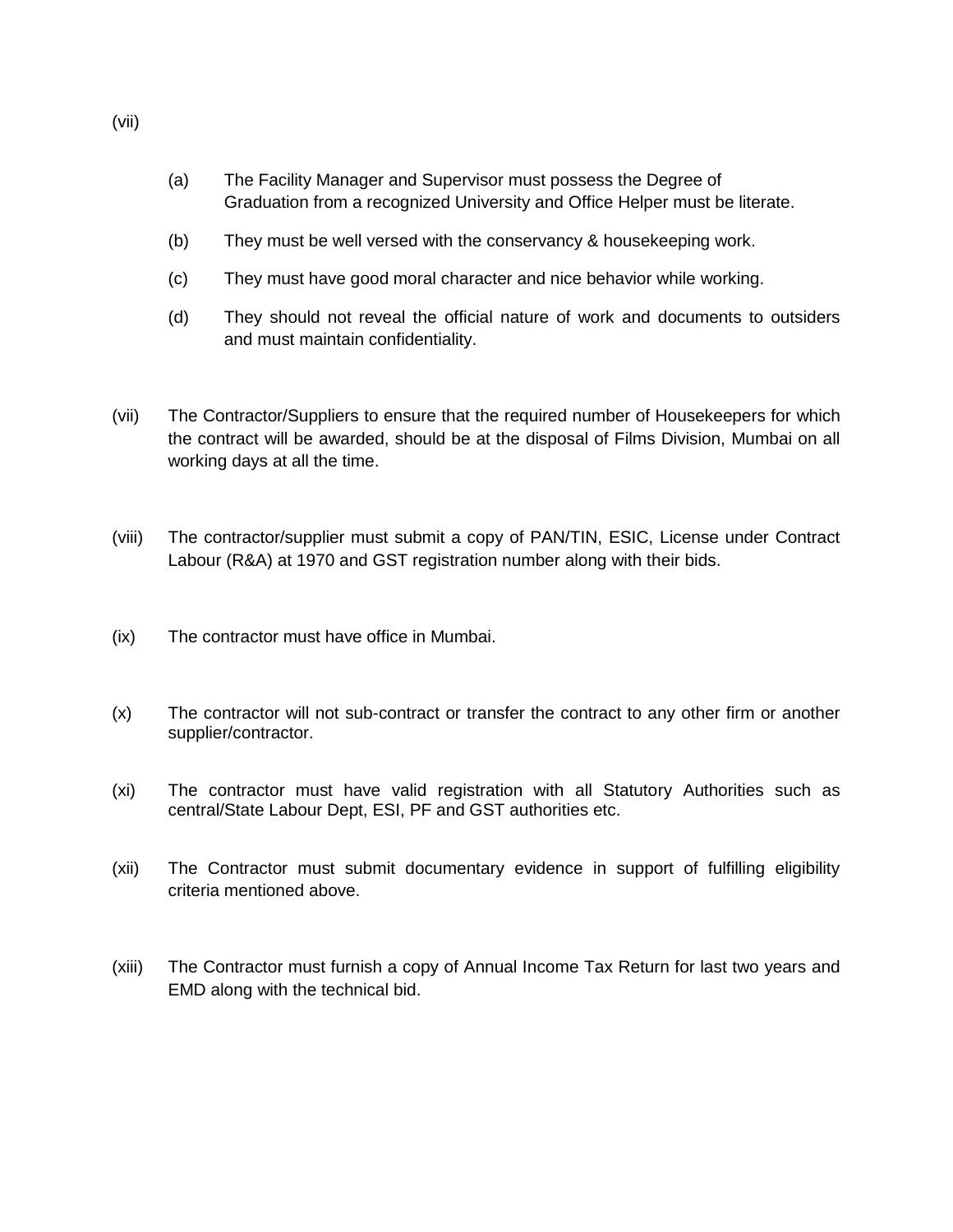### 3. **Scope of work**

- i) Daily In the morning from 8am to 10am sweeping and wet mopping of the ph. I & II III, Gulshan Mahal, J.B.Hall, new building and entire area including the passage in all floors daily of all Theaters of Films Division complex should be clean every day after the show is over.
- ii) Furniture like tables, chairs, visitor's chairs, sofas, almirahs, Carpet etc., and all the electronic gadgets like computers, telephone, fax machines, photo copier machine etc., have to be dust free and dust removal has to be done daily of the office of Films Division, Mumbai.The doors, windows, partitions including glass and aluminum channels in the entire office should be cleaned daily.
- iii) Deep cleaning of the toilets including WCs and Urinals with attached water and wash basins by using disinfecting materials like phenyl, harpic, vim, surf etc., twice a day and more often, if needed and also cleaning of all sanitary fittings, tiles and mirrors on the walls in the toilets.
- iv) They will have to clean and sweep the rear side stair case of both the buildings (Phase I & II buildings and Gulshan Mahal) daily including the JB Hall Gulshan Mahal Underground double basement Parking and New Museum area. The terraces of both the buildings are to swept and cleaned every days.
- v) Removal of blockages and clogging in the washbasins and other sanitary fittings in the toilets for smooth outflow of wastewater.
- vi) Collect all the sweepings, garbage and wastes and transport/ dispose of the same to the nearest pit.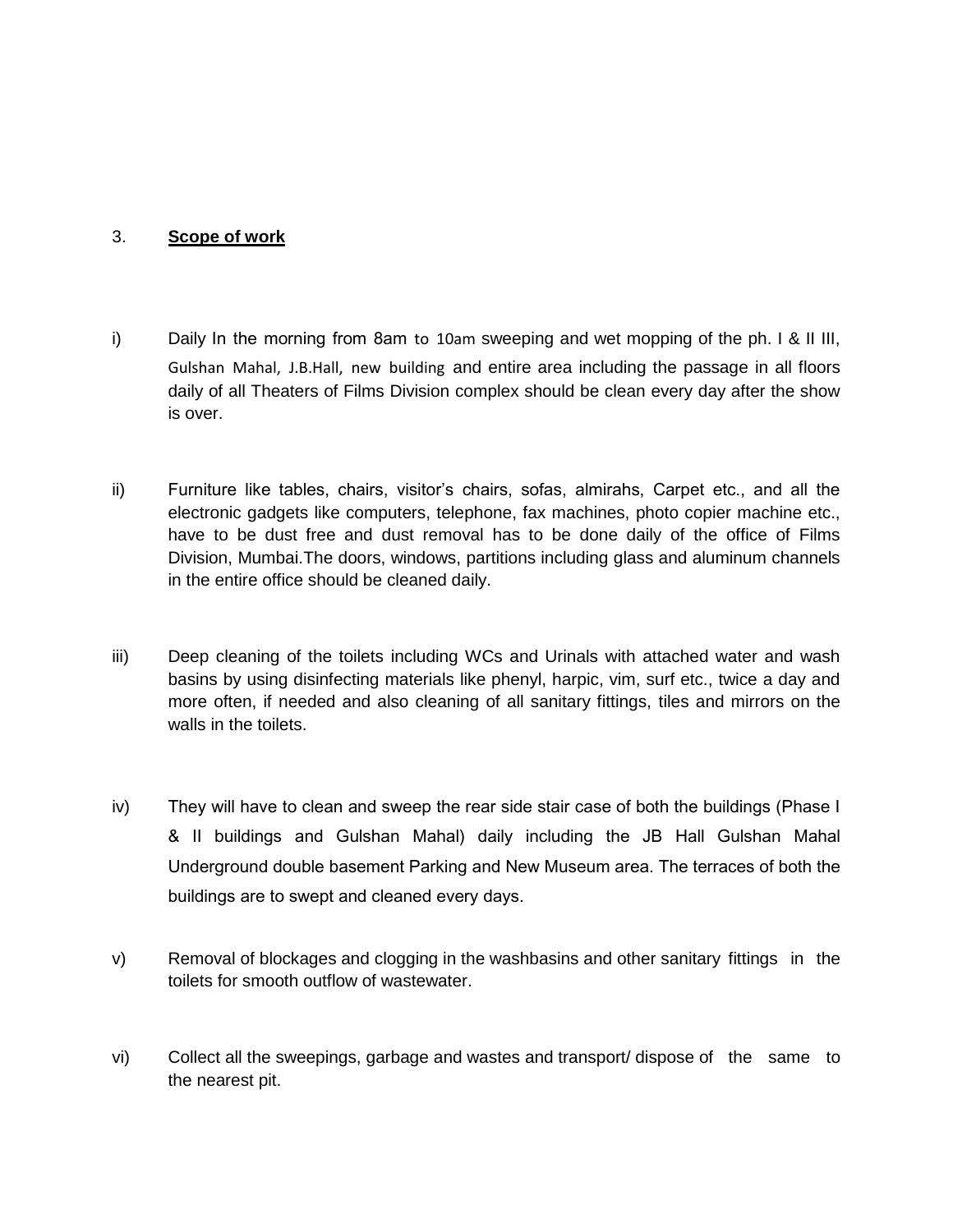- vii) Maintenance and upkeep of the entire office premises of Films Division I & II, III Buildings and J. B. Hall, Gulshan Mahal,.
- viii) Shifting of furniture and other equipments and files whenever required.
- ix) Artificial plants, door mats and carpets are to be cleaned daily. All name boards, brass boards, wall panels' paintings etc., should be wiped off dirt at regular intervals.
- x) Care should be taken that the gadgets are not tampered with during the cleaning operation.
- xi) Sweeping of roads, passage, corridors, inside the offices, pitch stone flooring, open drain, basement parking area, tiled footpath etc. every day.
- xii) Cleaning and polishing of brass fittings/items as and when required.
- xiii) Collection of waste from dustbins placed in office area, and disposal of the same to main garbage bin. Disposal/transportation of waste/garbage from main garbage bin to municipal garbage bin located in Films Division Mumbai premises.
- xiv) Any other miscellaneous works related to housekeeping.
- xv) Contractor shall provide all toiletries, cleaning material/consumables like brushes, mops, air fresheners, cleaning cloth, disinfectants, liquid soap, naphthalene bass, phenyl, acid, wipers etc. required for housekeeping services. However, contractor has to provide vacuum cleaner, brooms & wiper etc. to their staff. Therefore, the cost of cleaning material should be included in the price bid failing this price bid is liable to be rejected.
- xvi) The Contractor shall provide cleaning equipment vacuum cleaner for cleaning carpets. The contractor shall use this equipment carefully with all safety measures and keep them in good working condition.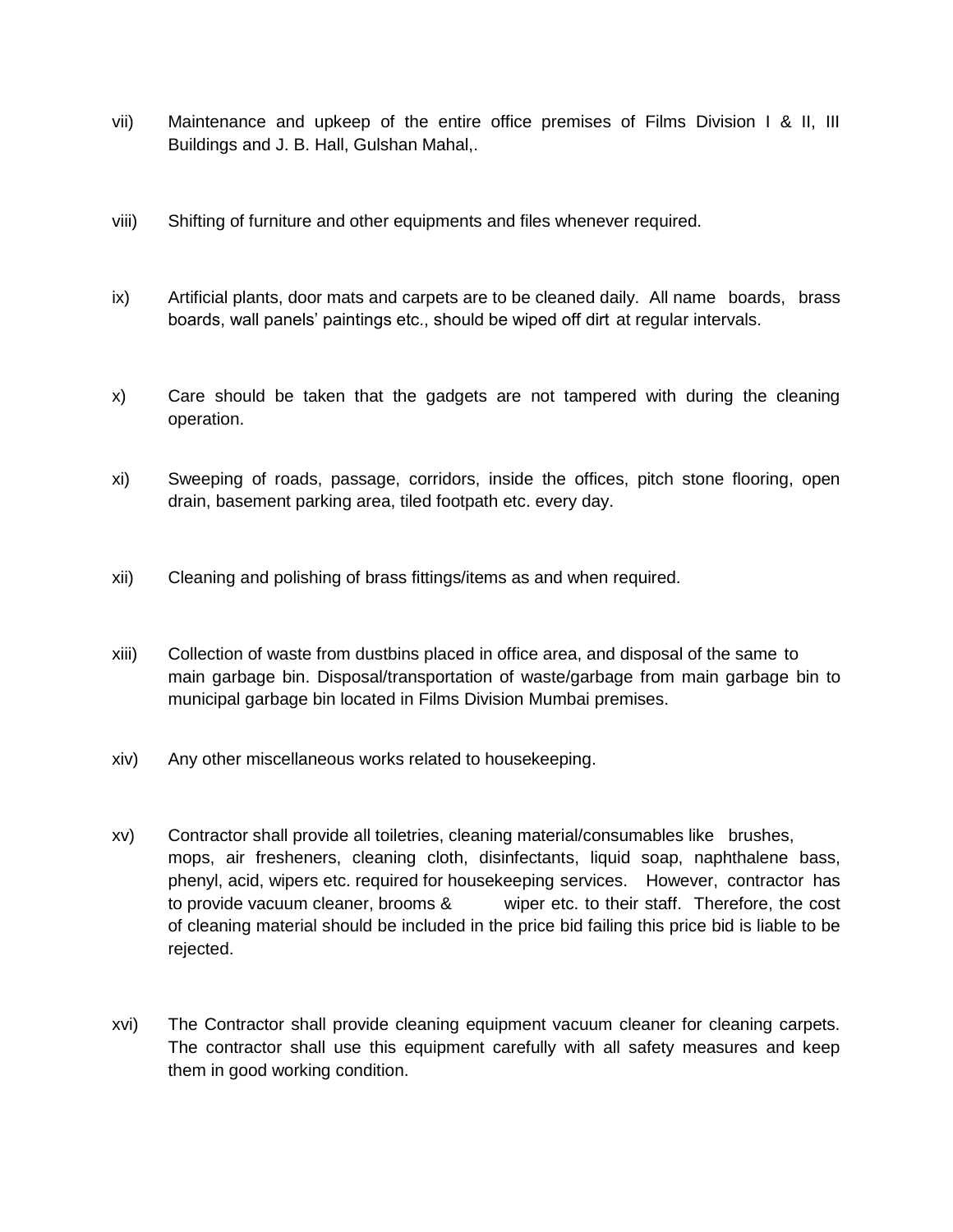- xvii) The contractor is advised to visit the site and thoroughly understand the nature and scope of work and be familiar with the site conditions before quoting the price bid.
- xviii) The contractor shall maintain registers at Films Division showing the details of housekeeping works carried out and get them countersigned by officers of the Films Division on day-to-day basis. The registers will always be kept in the custody of Films Division and will be property of Films Division Mumbai.
- xix) The contractor or his authorized representative shall visit the site twice in a week to review the work at site and apprise the same to concerned officials of Films Division. The coordinator, supervisor and office helper deployed by contractor will be working under the direct administrative control of Films Division.

### **ACTUAL AREA OF THE WORK:**

### **PART –I**

| (a) Area of Phase I Bldg comprising 10 floors from Basement to<br>$10^{\text{th}}$ floor inclusive of terrace (Exclusive of $8^{\text{th}}$ & $9^{\text{th}}$ floor)<br>Including RR-III) | $\div$ 6222 Sq mtrs |
|-------------------------------------------------------------------------------------------------------------------------------------------------------------------------------------------|---------------------|
| (b) Area of Phase II Bldg comprising of $9th$ floors from Basement<br>To 9 <sup>th</sup> floor inclusive of terraced (Including Guest House)                                              | $: 6482$ Sq Mtrs    |
| (c) substation/Fire room/Ht/UG tank                                                                                                                                                       | 270 samtrs.         |
| (d) CCW Office                                                                                                                                                                            | 200 sqmtrs.         |
| (e) Entire road from the main gate to Gulshan Mahal, surrounding old<br>& new building Gulshan Mahal, J. B. Hall and NMIC building.                                                       | ÷                   |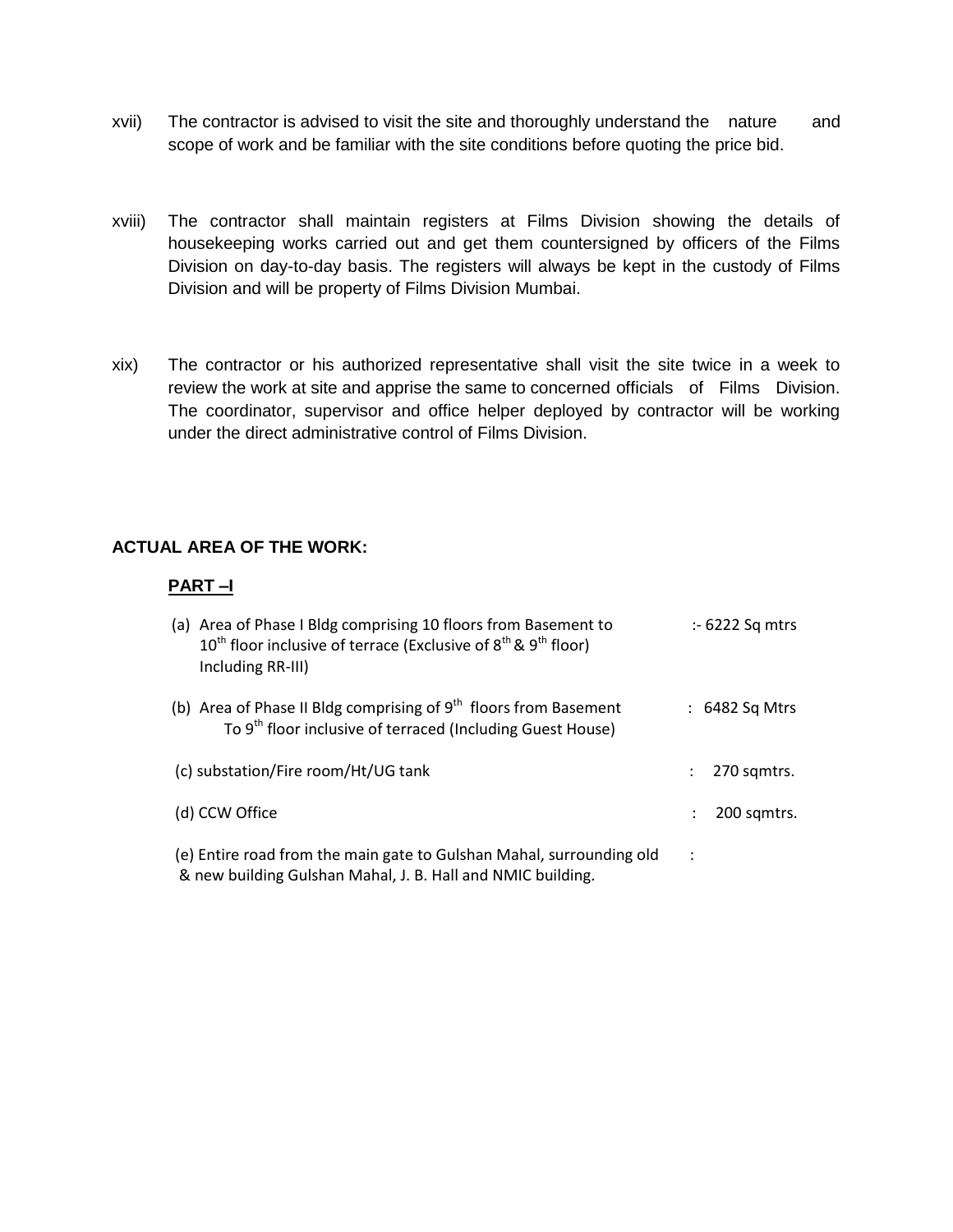# **PART-II**

| (a) Gulshan Mahal (Museum) total Built-up Area of Bldg<br>Swept and cleaned (1+1)                                                                        | : 1806 Sq Mtrs   |
|----------------------------------------------------------------------------------------------------------------------------------------------------------|------------------|
| (D) JB Hall Swept and Cleaned                                                                                                                            | 548 Sq Mtrs      |
| (E) Public Toilet                                                                                                                                        | 60sqmtrs         |
| (F) Underground double basement parking                                                                                                                  | 3755sqmts        |
| (G)Substation / Fire room/Ht/UG tank                                                                                                                     | 270sqmtrs        |
| (H)CCW office                                                                                                                                            | : 200sqmtrs      |
| (I)New Museum                                                                                                                                            | :8100sqmtrs      |
|                                                                                                                                                          |                  |
| Total area to be swept and cleaned for Ph.I & II BIdgs :-<br>& Gulshan Mahal (Musuem) & J.B.Hall & New Musuem<br>And Underground Double basement parking | : 27,443 Sq Mtrs |

Signature of authorized signatory

Company Rubber Stamp/Seal of the firm/ Company with date.

The rate quoted should be given separately in respect of Partl and Part II of the Area of the work and also the Contractor may at its discretion increases of decrease the number of persons as required by him on the basis of the inspection done personally at the site of the Films Division. The contract will be assigned to the party who gives the lowest rates in respect of Part I and Part II of the contract with the engagement of the persons as required depending on the area of the Films Division and the same party will be assigned both the work.

4. **Period of Contract:** The contract would be for one year from the effective date of contract. Please note that Contract can be cancelled unilaterally by the Films Division being customer in case services are not received as per quality and standard specified in the RFP and contract within the contracted period. The customer reserves the right to exercise the option clause and repeat order clause as per text given in Chapter IV of this RFP.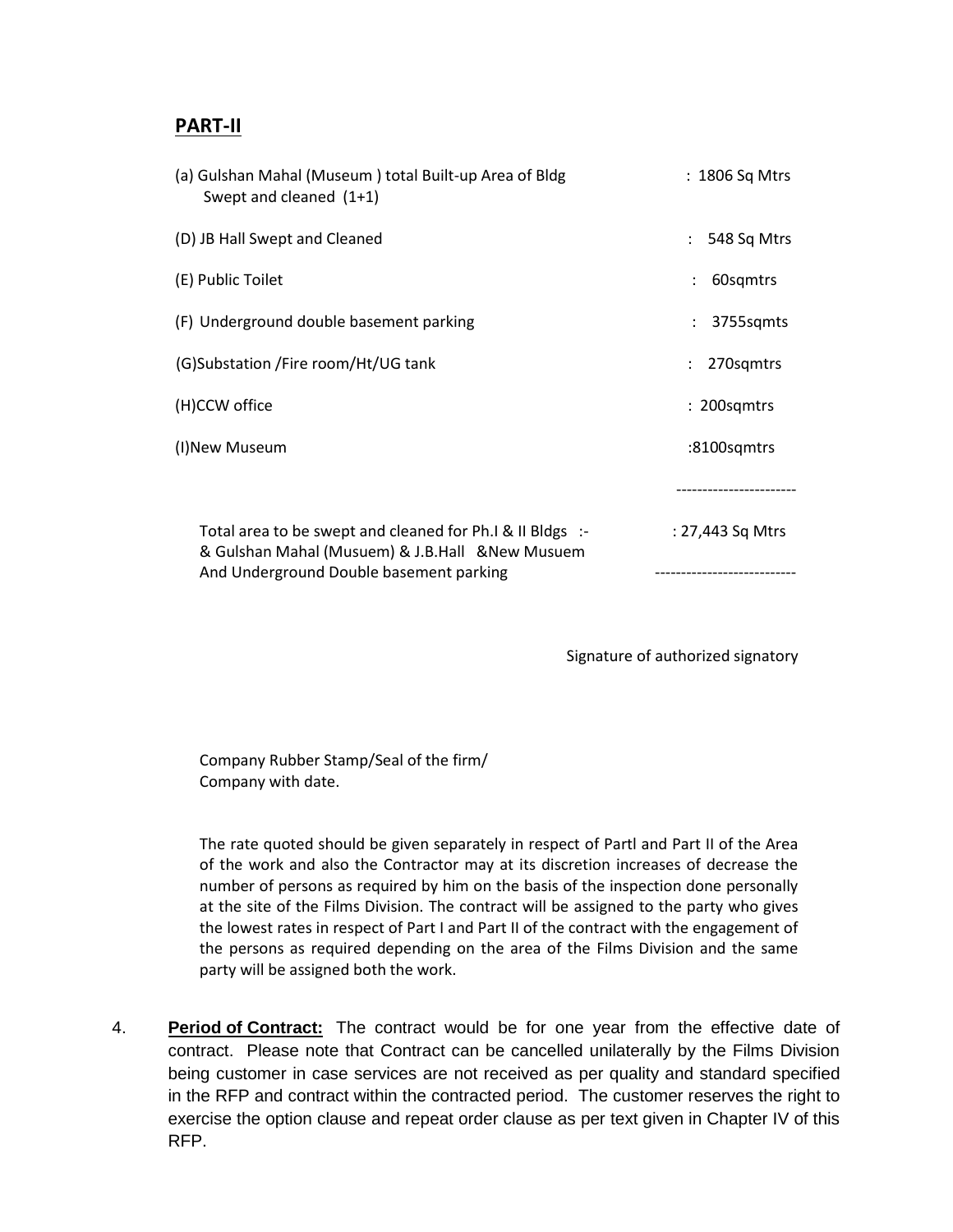# **Part III – Standard Conditions of RFP**

The Bidder is required to give confirmation of their acceptance of the Standard Conditions of the Request for proposal mentioned below which will automatically be considered as part of the Contract concluded with the successful Bidder(i.e. Contractor/Supplier in the contract) as selected by the Films Division. Failure to do so may result in rejection of the Bid submitted by the Bidder.

1. **Law:** The Contract shall be considered and made in accordance with the laws of the Republic of India. The contract shall be governed by and interpreted in accordance with the laws of the Republic of India.

2. **Effective Date of Contract**: The contract shall come into effect on the date of signatures of both the parties on the contract (Effective Date) and shall remain valid until the completion of the obligations of the parties under the contract. The deliveries and supplies and performance of the services shall commence from the effective date of the contract.

3. **Arbitration:** All disputes or differences arising out of or in connection with the contract shall be settled by bilateral discussions. Any dispute, disagreement or question arising out of or relating to the Contract or relating to services or performance, which cannot be settled amicably, may be resolved through arbitration. The standard clause of arbitration is given in Annexure-II.

4. **Penalty for use of Undue influence**: The contractor/supplier undertakes that he has not given, offered or promised to give, directly or indirectly, any gift, consideration, reward, commission, fees, brokerage or inducement to any person in service of the customer or other wise in procuring the Contracts or forbearing to do or for having done or forborne to do any act in relation to the obtaining or execution of the present Contract or any other Contract with the Government of India for showing or forbearing to show favour or disfavor to any person in relation to the present Contract or any other Contract with the Government of India. Any breach of the aforesaid undertaking by the Contractor/Supplier or any one employed by him or acting on his behalf (whether with or without the knowledge of the contractor) or the commission of any offers by the contractor or anyone employed by him or acting on his behalf, as defined in chapter IX of the Indian Penal Code, 1860 or the Prevention of Corruption Act, 1986 or any other Act enacted for the prevention of corruption shall entitle the customer to cancel the contract and all or any other contracts with the contractor and recover from the contractor the amount of any loss arising from such cancellation. A decision of the customer or his nominee to the effect that a breach of the undertaking had been committed shall be final and binding on the Contractor. Giving or offering of any gift, bribe or inducement or any attempt at any such act on behalf of the contractor towards any officer/employee of the customer or to any other person in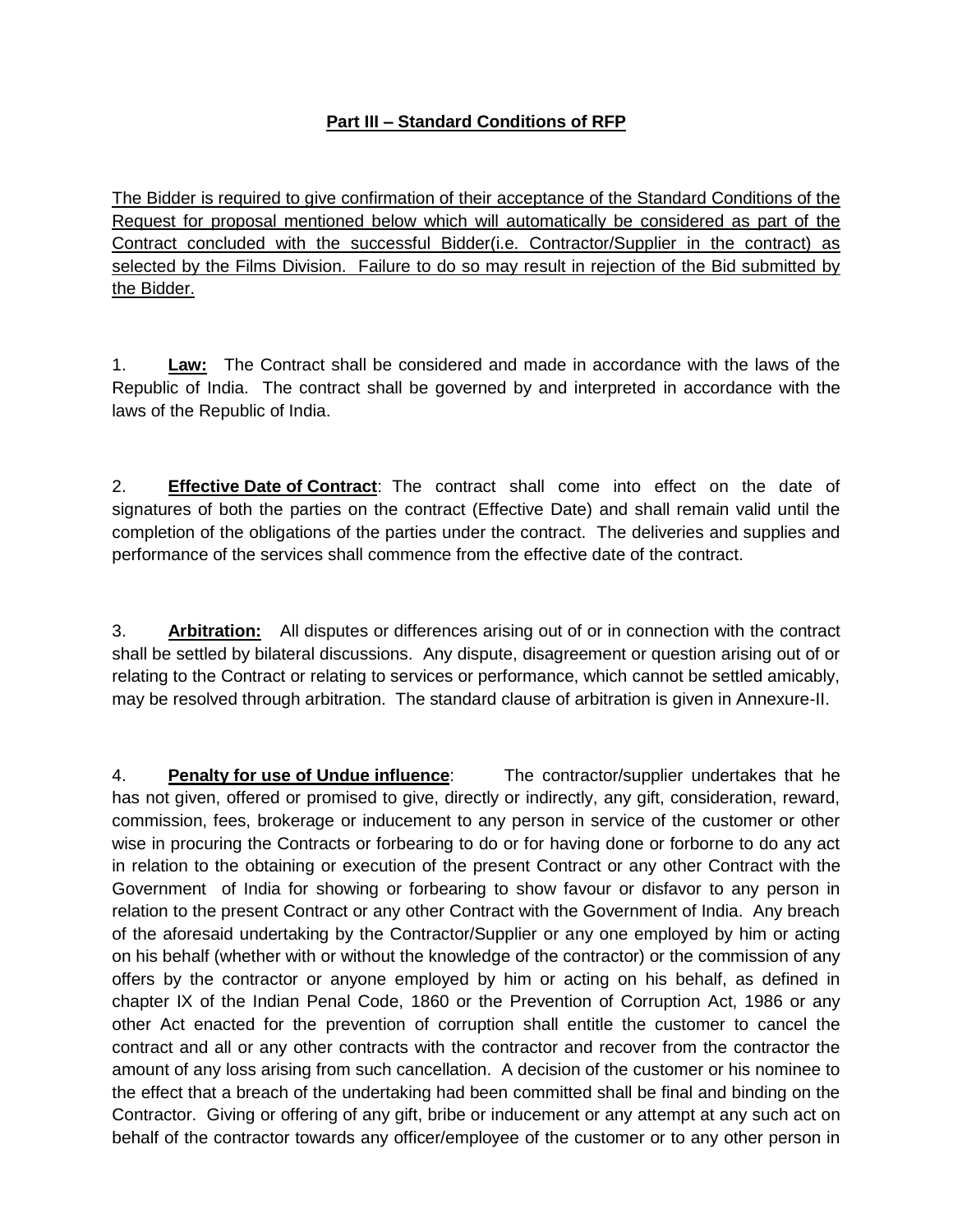a position to influence any officer/employee of the customer for showing any favour in relation to this or any other contract shall render the contractor to such liability/penalty as the customer may deem proper, including but not limited to termination of the contract, imposition of penal damages, forfeiture of the Bank Guarantee and refund the amounts paid by the customer.

5. **Agents/Agency Commission:** The contractor/Supplier confirms and declares to the customer that the contractor is the original provider of the services referred to in this Contract and has not engaged any individual or firm, whether Indian or foreign whatsoever, to intercede, facilitate or in any way to recommend to the Government of India or any of its functionaries whether officially or unofficially, to the award of the contract to the contractor, nor has any amount been paid, promised or intended to be paid to any such individual or firm in respect of any such intercession, facilitation or recommendation. The contractor agrees that if it is established at any time to the satisfaction of the customer that the present declaration is in any way incorrect or if at a later stage it is discovered by the customer that the contractor has engaged any such individual/firm, and paid or intended to pay any amount, gift, reward, fees, commission or consideration to such person, party, firm or institution, whether before or after the signing of this contract the contractor will be liable to refund that amount to the customer. The contractor will also be debarred from entering into any supply Contract with the Government of India for a minimum period of five years. The customer will also have a right to consider cancellation of the Contract either wholly or in part, without any entitlement or compensation to the Contractor who shall in such an event be liable to refund all payments made by the customer in terms of the contract along with interest at the rate of 2% per annum above 18% penal rate. The customer will also have the right to recover any such amount from any contracts concluded earlier by contractor/supplier with the Government of India or with Films Division.

6. **Access to Books of Accounts:** In case it is found to the satisfaction of the customer that the contractor has engaged an Agent or paid commission or influenced any person to obtain the contract as described in clauses relating to Agents/Agency Commission and penalty for use of undue influence, the Contractor, on a specific request of the customer shall provide necessary information/inspection of the relevant financial documents/information.

7. **Non-disclosure of Contract documents:** Except with the written consent of the customer, contractor shall not disclose the contract or any provision of the contract or information related to services thereof to any third party.

8. **Penalty and Liquidated Damages:** In the event of the contractor failure to submit the Bonds, Guarantees and Documents, supply the coordinator, supervisor and office helpers & services as specified in this contract, the customer may, at his discretion, withhold any payment until the completion of the contract. The customer may also deduct from the contractor as agreed, liquidated damages to the sum of 1% of the contract price of the delayed services mentioned above for each day subject to the maximum value of the Liquidated Damages being not higher than 10% of the value of delayed services.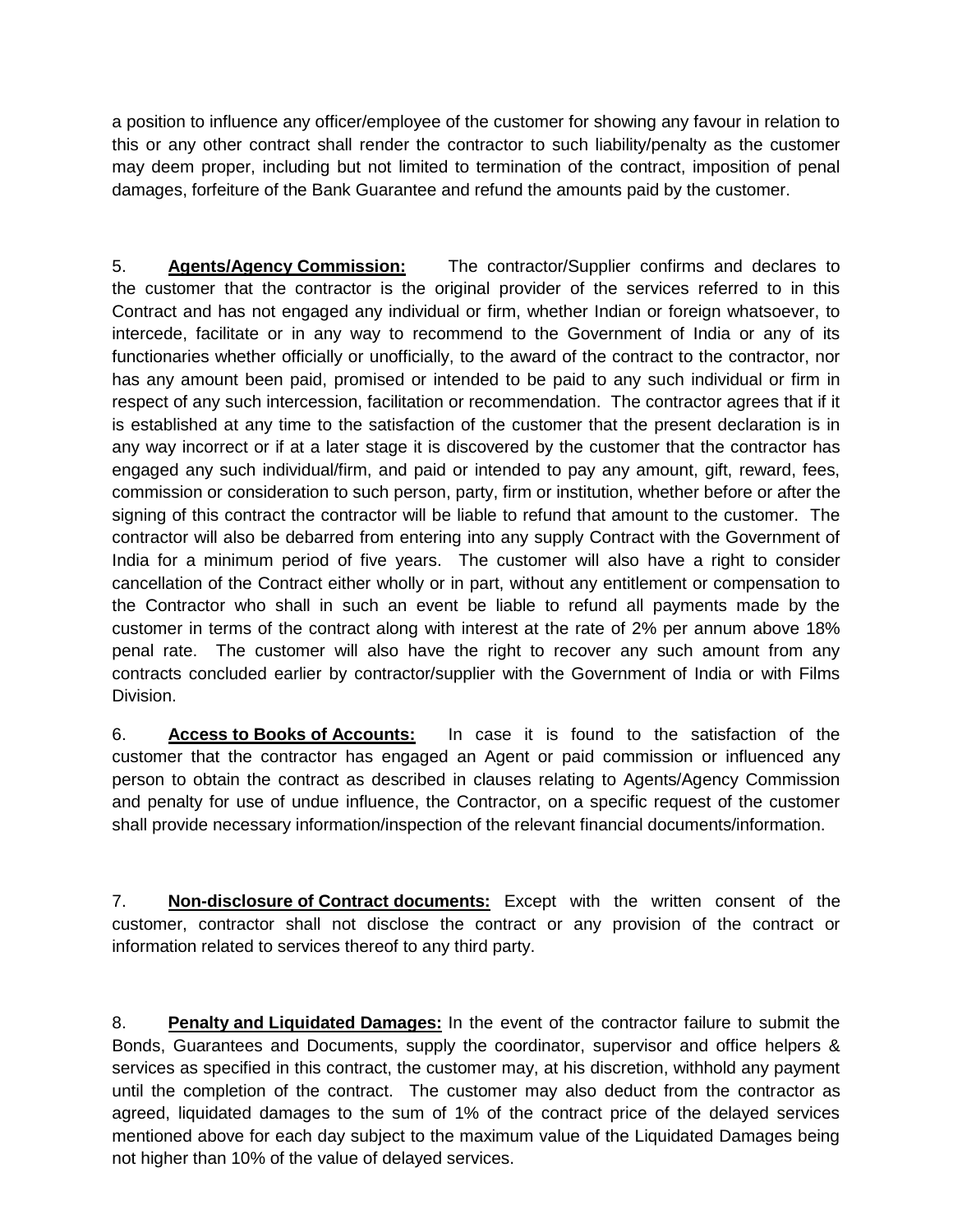9. **Termination of Contract:** The customer shall have the right to terminate this Contract in part or in full in any of the following cases:-

- (a) The delivery of the services is delayed for causes not attributed to Force Majeure for more than 15 days after the scheduled date of signing of contract.
- **(b)** The contractor is declared bankrupt or becomes insolvent.
- **(c)** The delivery of services is delayed due to causes of Force Majeure by more than 01 months provided Force Majeure clauses is included in contract.
- **(d)** The customer has noticed that contractor has utilized the services of any agent in getting this contract and paid any commission to such individual/company etc.
- **(e)** As per decision of the Arbitration Tribunal.
- **(f)** As per Para (8) of Part IV of RFP.

10. **Notices:** Any notice required or permitted by the contract shall be written in the English language and may be delivered personally or may be sent by FAX or registered prepaid mail/airmail, addressed to the last known address of the party to whom it is sent.

11. **Transfer and Sub-letting:** The contractor has no right to give, bargain, sell, assign or sublet or otherwise dispose of the contract or any part thereof, as well as to give or to let a third party take benefit or advance of the present Contract or any part thereof.

12. **Patents and other Industrial Property Rights:** The prices stated in the present Contract shall be deemed to include all amounts payable for the use of patents, copyrights, registered charges, trademarks and payments for any other industrial property rights. The Contractor shall indemnify the customer against all claims from a third party at any time on account of the infringement of any or all the rights mentioned in the previous paragraphs whether such claims arise in respect of manufacture or use. The contractor shall be responsible for the completion of the services in satisfactory manner during the currency of the contract.

13. **Amendments:** No provision of present contract shall be changed or modified in any way (including this provision) either in whole or in part except by an instrument in writing made after the date of this Contract and signed on behalf of both the parties and which expressly states to amend the present Contract.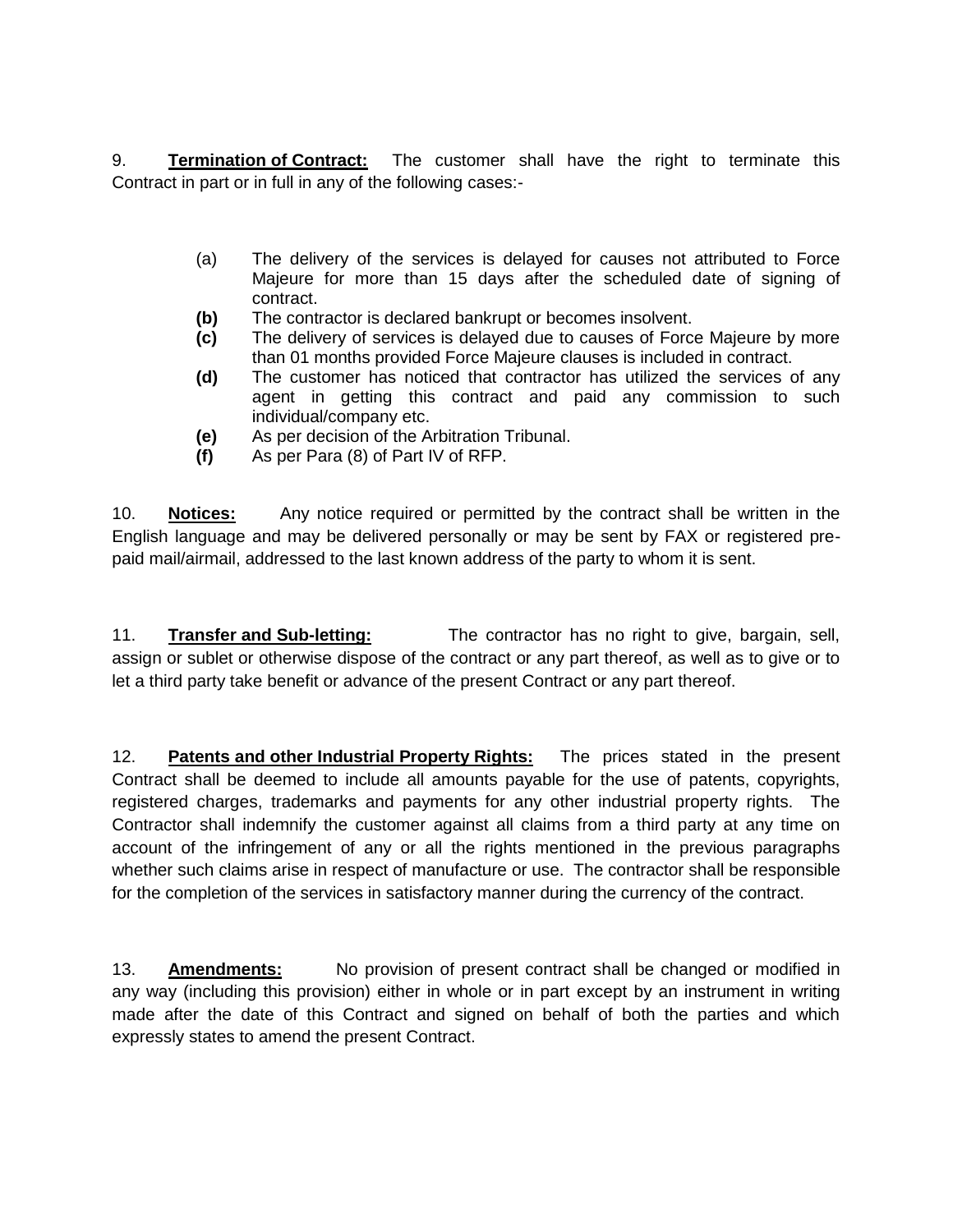### 14. **Statutory Duties & Taxes:**

- (a) Any change in any duty/tax upward/downward as a result of any statutory variation taking place within contract terms shall be allowed to the extent of actual quantum of such duty/tax paid by the contractor. Similarly, in case of downward revision in any duty/tax, the actual quantum of reduction of such duty/tax shall be reimbursed to the customer by the contractor. All such adjustments shall include all reliefs, exemptions, Rebates, concession etc. if any obtained by the contractor.
- (b) If it is desired by the Bidder to ask for the GST to be paid as extra, the same must by specifically stated. In the absence of any such stipulation in the bid, it will be presumed that the prices quoted by the Bidder are inclusive of GST and no liability will be developed upon the Customer.
- (c) On the Bids quoting GST, the rate and the nature of GST applicable at the time of supply should be shown separately. GST will be paid to the Contractor at the rate at which it is liable to be assessed or has actually been assessed provided the transaction of services is legally liable to GST and the same is payable as per the terms of the contract.

15. **Pre-Integrity Pact Clause:** An "Integrity Pact" would be signed between the Films Division & successful contractor. This is a binding agreement between Films Division and contractor for specific contracts in which Films Division promises that it will not accept bribes during the procurement and services process and bidder promise that they will not offer bribes. Under this Pact, the Bidders for specific services or contracts agree with Films Division to carry out the procurement and services in a specified manner.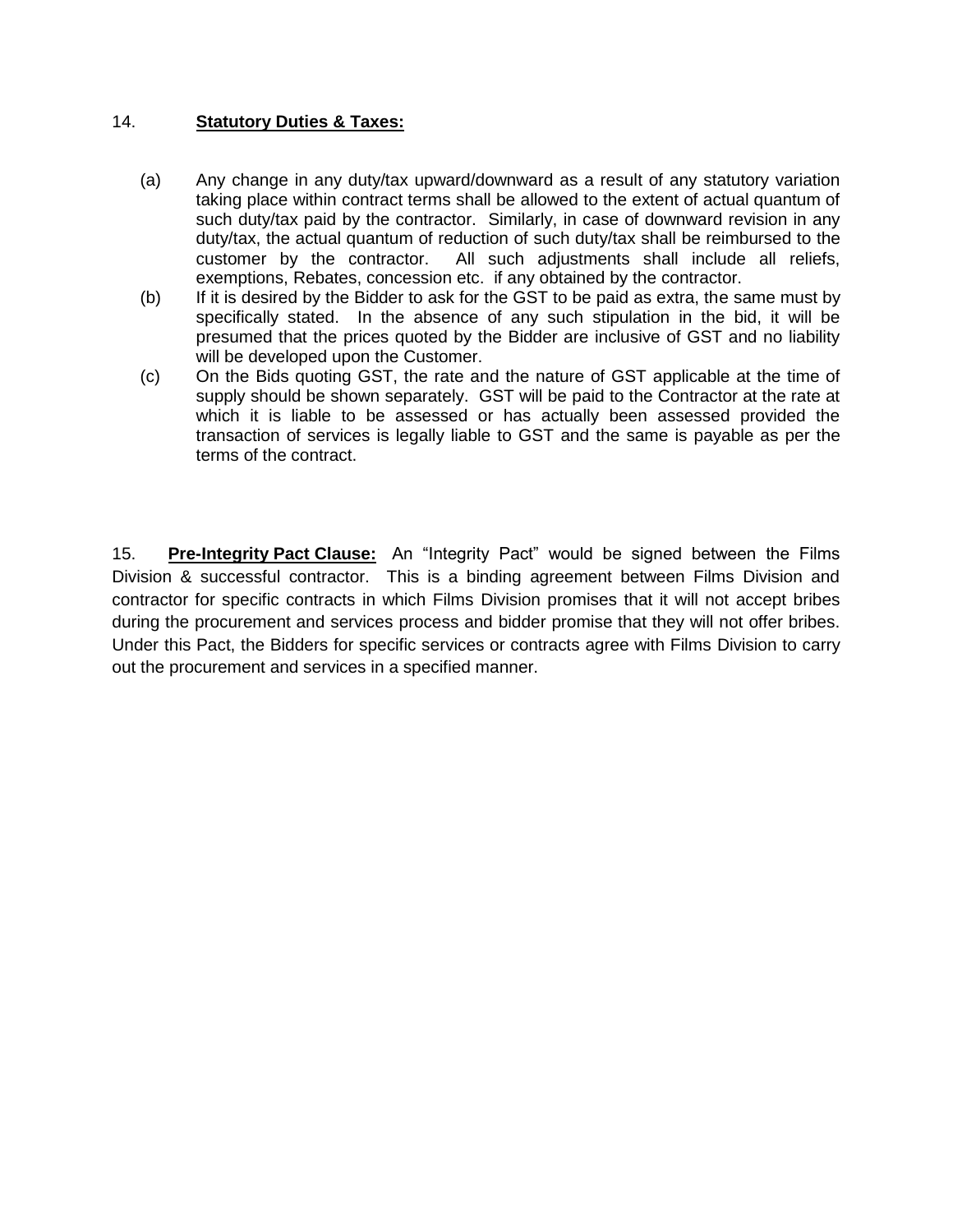# **Part IV-Special Conditions of RFP**

The Bidder is required to give confirmation of their acceptance of Special conditions of the RFP mentioned below which will automatically be considered as part of the Contract concluded with the successful Bidder. (i.e. Contractor/Supplier in the contract) as selected by the customer. Failure to do may result in rejection of Bid submitted by the Bidder.

### 1. **Performance Guarantee:**

The Bidder will be required to furnish a Performance Guarantee by way of Bank Guarantee through a public sector bank or a private section bank authorized to conduct government business (ICICI Bank Ltd., Axis Bank Ltd or HDFC Bank Ltd.) for a sum equal to 10% of the contract value within 30 days of receipt of the confirmed order. Performance Bank Guarantee should be valid up to 60 days beyond the date of completion of Contract period. The specimen of PBG is given in Annexure III.

2. **Option clause:** The contract will have an Option Clause, wherein the customer can exercise an option to procure an additional 50% of the original contracted Housekeepers number in accordance with the same rate, terms & conditions of the present contract. This will be applicable within the currency of contract. The Bidder is to confirm the acceptance of the same for inclusion in the contract. It will be entirely the discretion of the customer to exercise this option or not.

3. **Repeat Order Clause:** The contract will have a Repeat Order Clause, wherein the customer can order up to same number of Housekeepers number under the present contract within currency of the contract at the same rate, terms & conditions of the contract. The Bidder is to confirm acceptance of this clause. It will be entirely the discretion of the customer to place the Repeat Order or not.

4. **Payment Terms:** it will be mandatory for the Bidders to indicate their bank account numbers and other relevant e-payment details so that e-payments could be made through instead of payment through cheques. The payment will be made as per the following terms, on production of the requisite documents: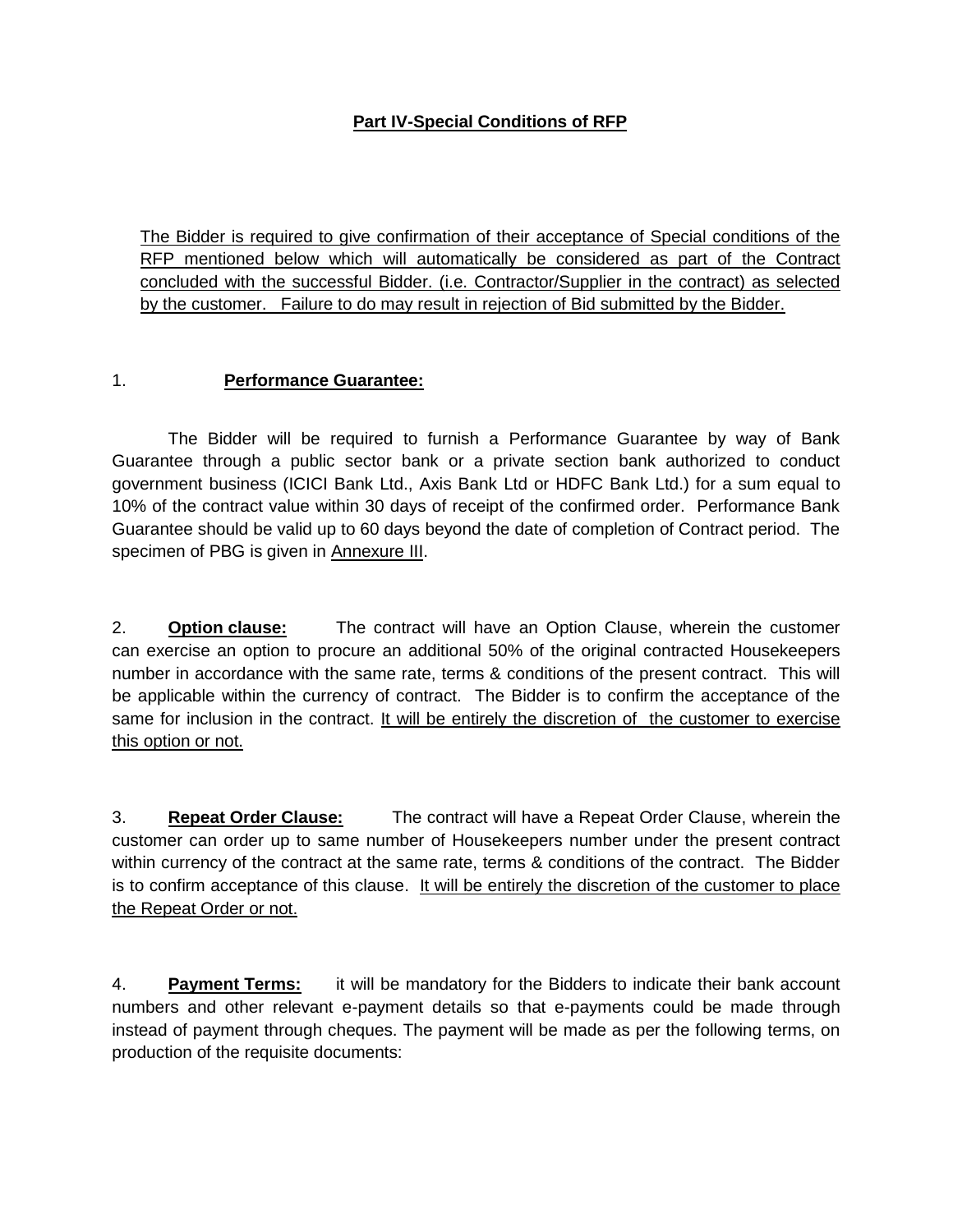- a. Monthly payment would be made to the firm on the basis of attendance sheet maintained by Films Division in respect of engaged Housekeepers/persons depending upon their satisfactory performance of work.
- b. No advance payment would be made at any cost.
- **5. Paying Authority:** The payment would be made by Films Division on submission of following documents:-
	- (i) Ink signed copy of contractor bills
	- (ii) Ink signed copy of attendance sheet maintained by Films Division.
	- (iii) Performance report submitted by supervising officer of coordinator/supervisor/helpers.
	- (iv) Claim for statutory and other levies to be supported with requisite documents/proof of payment such as GST, proof of payment for EPF/ESIC contribution with name of beneficiaries, etc. as applicable.
	- (v) Details for electronic payment viz Account holder's name, Bank name, Branch name and address, Account type, Account number, IFSC code, MICR code ( if these details are not incorporated in supply order/contract).
	- (vi) Any other document/certificate that may be provided for in the Job Order/Contract.
	- (vii) User Acceptance & Satisfactory Services Report.
	- (viii) Xerox copy of PBG.

c.

- (6) **Fall Clause:** The following fall clause will form part of the contract placed on successful Bidder:
	- (a) The price charged for the services supplied under the contract by the contractor shall in no even exceed the lowest price at which the contractor provides the services of identical description to any persons/organization including the customer or any department of the Central Government or any department of state government or any statutory undertaking of the central or state government as the case may be during the period till performance of all services placed during the currency of the contract is completed.
	- (b) If at any time, during the said period the contractor reduces the service price or offer to provide services to any person/organization including the customer or any department of central Government or any Department of the State Government or any Statutory undertaking of the Central or State Government as the case may be at a price lower than the price chargeable under the contract. Such reduction of services offer of the price shall stand correspondingly reduced.
	- (c) The contractor shall furnish the following certificate to the customer along with each bill for payment for services made against the contract – "We certify that there has been no reduction in service price of the Housekeepers supplied to the Government under the contract herein and such services have not been offered/sold by me/us to any person/organization including the customer or any department of Central Government or any department of a state Government or and Statutory Undertaking of the Central or state Government as the case may be up to the date of bill/the date of completion of services against all job orders/contract placed during the currency of the Contract at price lower than the price charged to the government under the contract.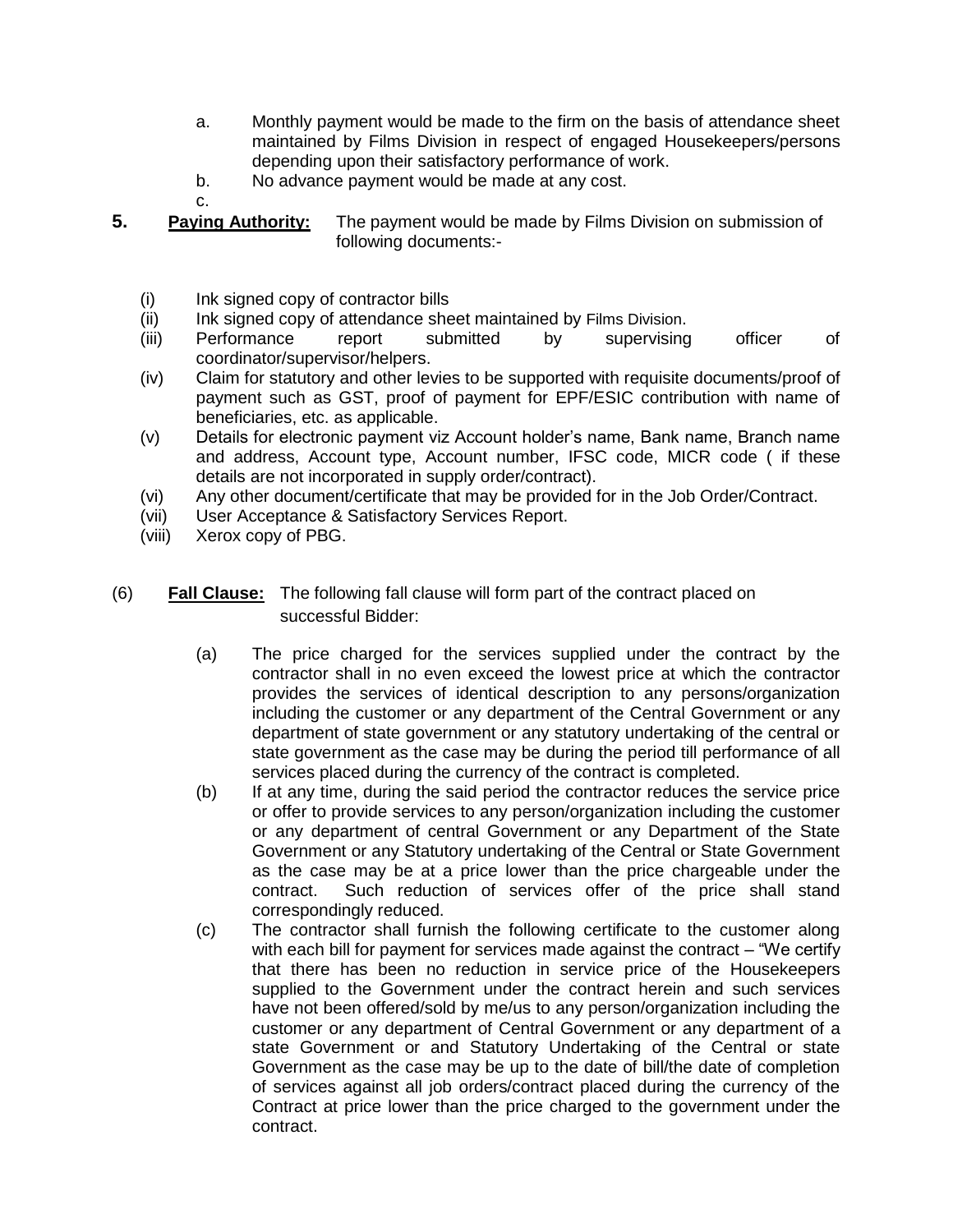### **6. Risk & Expense clause:**

- i) Should the services thereof not be delivered within the time or times specified in the contract documents, or if defective services is made in respect of the services thereof, the customer shall after granting the contractor seven days to cure the breach, be at liberty, without prejudice to the right to recover liquidated damages as a remedy for breach of contract, to declare the contract as cancelled either wholly or to the extent of such default.
- ii) Should the services thereof not perform in accordance with the specifications/parameters provided by the customer during the check proof tests to be done by the customer, the customer shall be at liberty, without prejudice to any other remedies for breach of contract, to cancel the contract wholly or to the extent of such default.
- iii) In case of a contractual breach that was not remedied within 07 days, the customer shall, having given the right of first refusal to the contractor be at liberty to provide services from any other source as he thinks fit, of the same or similar description to services
- iv) Any excess of the services price, cost of services or value of any services procured from any other contract as the case may be, over the contract price appropriate to such default or balance shall be recoverable from the Contractor by Customer.

# **7. Force Majeure Clause:**

- a. Neither party shall bear responsibility for the complete or partial non performance of any of its obligations (except for failure to pay any sum which has become due on account of receipt of goods under the provisions of the present contract), if the nonperformance results from such Force Majeure circumstances as Flood, Fire, Earth Quake and other acts of God as well as War, Military operation, blockade, Acts or Actions of State Authorities or any other circumstances beyond the parties control that have arisen after the conclusion of the present contract.
- b. In such circumstances the time stipulated for the performance of an obligation under the present contract is extended correspondingly for the period of time of action of these circumstances and their consequences.
- c. The party for which it becomes impossible to meet obligations under this contract due to Force Majeure conditions, is to notify in written form the other party of the beginning and cessation of the above circumstances immediately, but in any case not later than 10 (Ten) days from the moment of their beginning.
- d. Certificate of a Chamber of Commerce (Commerce and Industry) or other competent authority or organization of the respective country shall be a sufficient proof of commencement and cessation of the above circumstances.
- e. If the impossibility of complete or partial performance of an obligation lasts for more than one months either party hereto reserves the right to terminate the contract totally or partially upon giving prior written notice of 15 days to the other party of the intention to terminate without any liability other than reimbursement on the terms provided in the agreement for the goods received.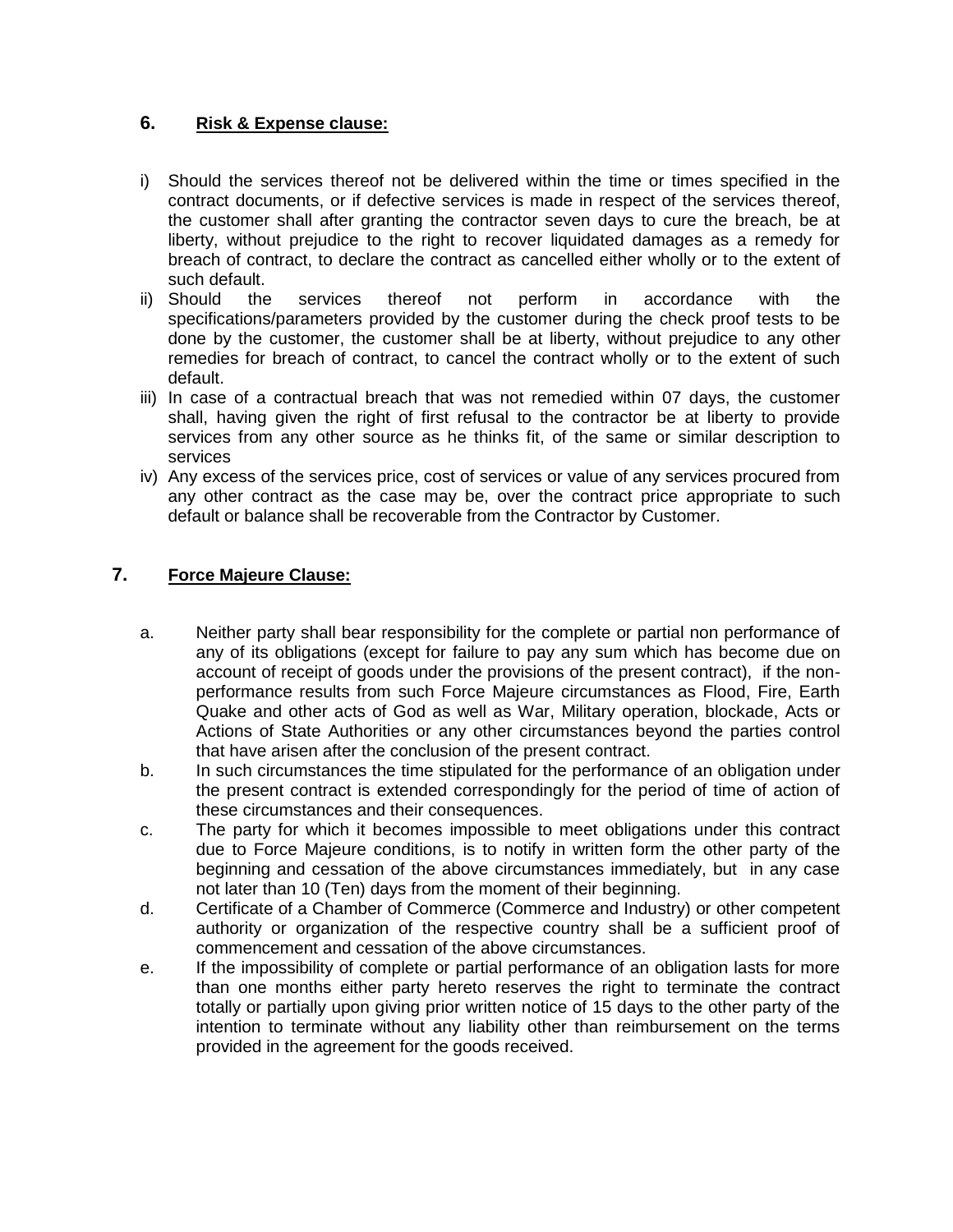### **8. Misc. terms & conditions of the contract:**

The contractor shall provide the services of required number of personnel as and when demanded by the Films Division. The personnel engaged for the services in the Films Division shall be the employees of the contractor and will take their remuneration/wages from the contractor. They will have no claim of whatsoever nature including monetary claim or any other claim or benefits from the Films Division. The contractor shall make its own arrangement for commuting the personnel requisitioned, to the Films Division offices wherever located in the areas of Mumbai and back. The contractor will furnish to the Films Division the full particulars of the personnel sponsored, including details like Name, Father's Name, Age, Photograph, Permanent Address etc. and they will also ensure the verification of the antecedents of such personnel from their Exemployer/Police, and also ensure that they possess the requisite technical qualifications and experience for rendering the requisite services to the Films Division. The contractor will be responsible for compliance of all the applicable laws and obligations arising out from the action of providing services of Housekeepers. Any liability arising under Municipal, State or Central Govt. laws and regulations will be the sole responsibility of the contractor and the Films Division shall not be responsible for any such liability. The contractor shall undertake to indemnity the Films Division for any liability under any law arising out of the engagement of the said Housekeepers. The contractor shall comply with all rules and regulations regarding safety and security of its employees and the Films Division will in no way be responsible in any manner in case of any mishap to its Housekeepers personnel. The personnel provided shall be under the direct control and supervision of the contractor. However, they shall comply with the oral and written instructions being given on day to day basis, by the officer(s) authorized by the Films Division from time to time. They will be bound by office timings, duty, placement, locations, etc., as decided by the Films Division. The contractor shall make payment of remuneration/wages to its personnel at the approved contracted rate before  $7<sup>th</sup>$  of every month. The Films Division shall watch the attendance of the housekeepers sponsored by the contractor and it shall maintain attendance register in respect of such personnel. The Films Division shall deduct a proportionate amount for each day of absence of the contracted personnel while making payment to the contractor each month. The contractor shall be responsible for the discipline and conduct of the personnel sponsored by them and in case the personnel lack in discipline and their quality of work deteriorates during the course of their service, the contractor shall provide replacement services of suitable personnel. During the subsistence of the contract, the Films Division shall not undertake any monetary liability other than the amount payable to the contractor for the services of personnel provided by them. Other liabilities, if any, shall be solely rest on the contractor. Even if the Films Division has to bear such liabilities on unforeseen circumstances/occasions, the Films Division will recover such amount from the contractor by adjusting the amount payable to them. In case the employees of the contractor do not attend the work at any time for whatever reason, the contractor shall make alternate arrangements at no extra cost to the Films Division, so that the daily work of the Films Division does not suffer. The Films Division shall also be free to make alternate arrangements and the cost of which shall be recovered from the contractor. Any loss, theft or damage to the life and/or property of the employees of the Films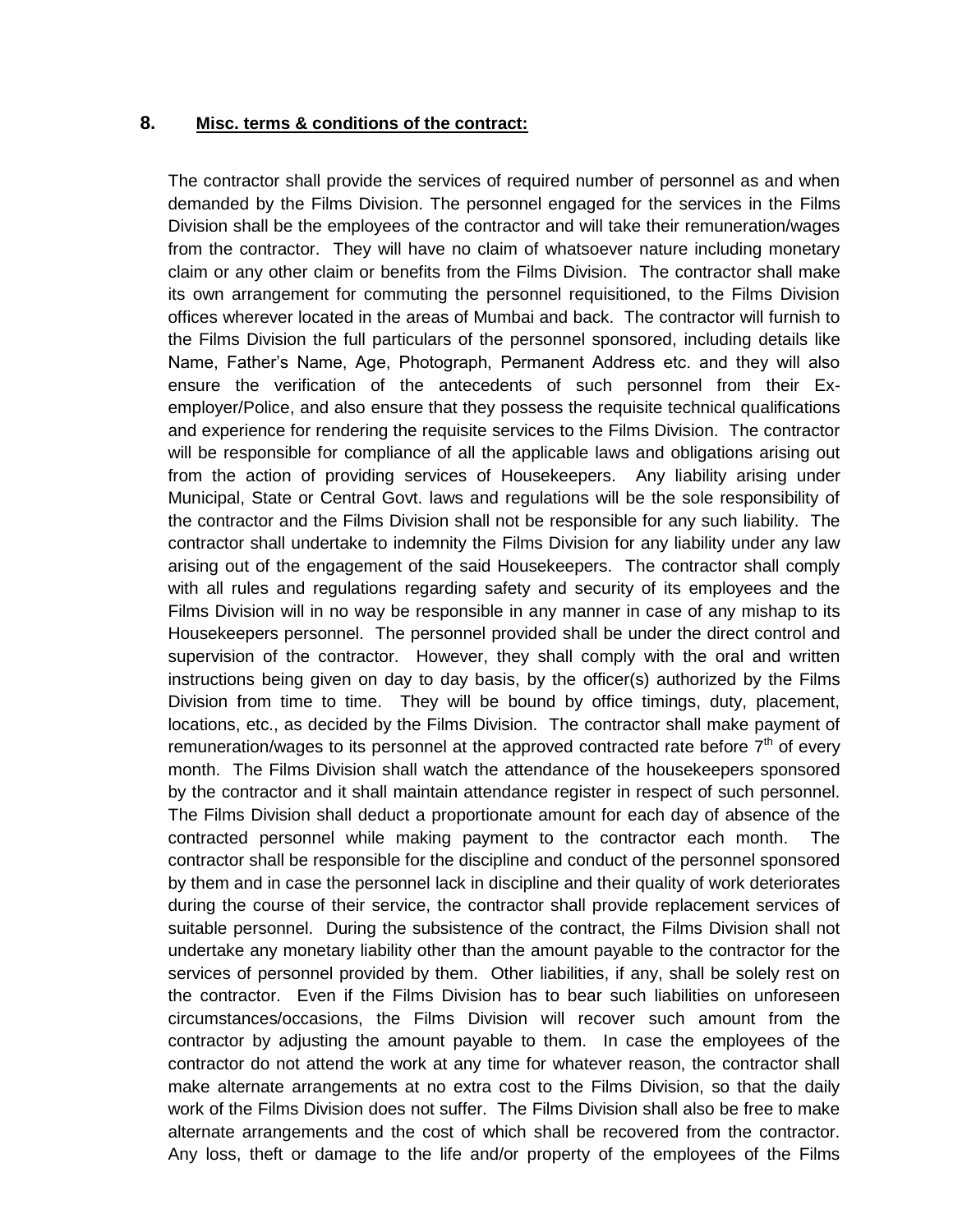Division and/or property of the Films Division shall be compensated by the contractor, if the cause of such loss, theft or damage is on account of default, negligence and/or lapse of the employees of the contractor. The contractor shall be responsible for providing amenities as required to be provided under the provisions of Contract Labour (Regulation and Abolition) Act, 1970. In case of failure of contractor provide such amenities, the Films Division shall be free to provide the same and the FILMS DIVISION shall have right to recover all expenses incurred in providing such amenities from the contractor by deduction from any amount payable to the contractor. The contractor shall comply with all acts, laws and other statutory rules, regulations, bye-laws, etc., as applicable or which might become applicable to the N.C.T. of Delhi with regard to performance of the work included herein or touching upon this contract including but not limited to Minimum Wages Act, 1948, Delhi Shops and Establishment Act. 1954, ESI Act, 1948, Provident Funds and MP Act, 1952. Workmen's Compensations Act, and take such steps as may be deemed necessary in this regard from time to time. It will be the sole liability of the contractor to pay the wages, provident fund, ESI, to its employees as applicable under the relevant rules. The contractor has to give an undertaking in this regard that he is following all the labour laws including the payment of minimum wages, etc. The contractor is liable to furnish all the relevant records for the information of employees. If the contract fails to render any or all the services, for any period during the currency of the contract, the Films Division shall be at liberty to get the work done from other agencies and deduct charges incurred on this account from the amount payable to the contractor or from the Security Deposit or Bank Guarantee. TDS on account of Income Tax/WCT in accordance with DVAT and GST as applicable will be deducted from the monthly payments of the contractor. If the contractor fails to provide satisfactory performance, the Films Division shall be at liberty to terminate the contract and withhold the Security Deposit or the balance payment of the contractor, etc. The Films Division reserves the right to abandon or terminate the contract at any time without assigning any reason and it can stipulate any additional term & condition at any time during the currency of the contract. The contractor shall be responsible for payment of Provident Fund and other payments due to its employees deployed at the Films Division. The contractor shall supply a copy of confirmation from its employees regarding acceptance of employment at agreed wages in advance.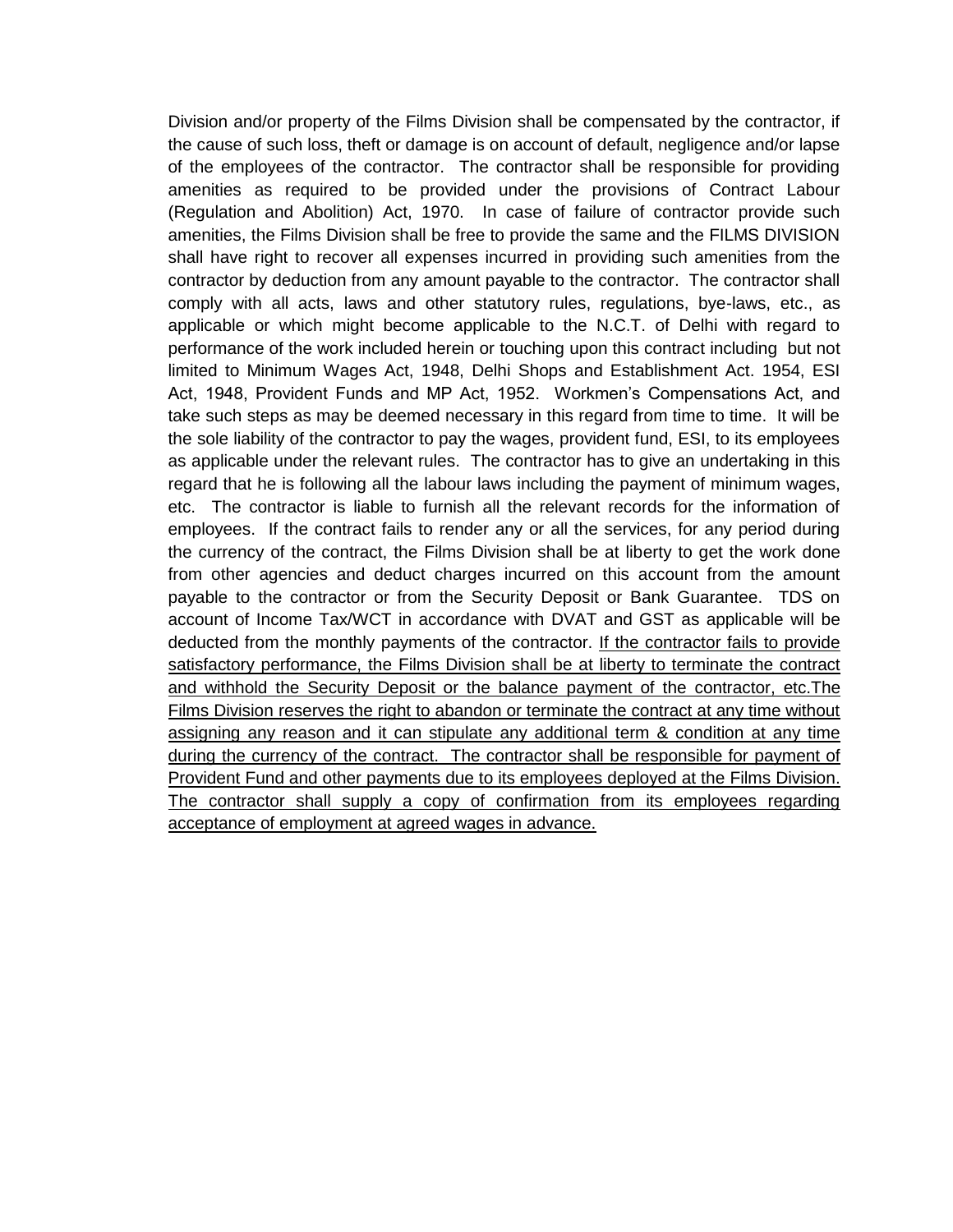### **Part V – Evaluation Criteria & Price Bid Issues**

- 1. **Evaluation Criteria:** The broad guidelines for evaluation of Bids will be as follows:
	- a. Only those Bids will be evaluated which are found to be fulfilling all the eligibility and qualifying requirements of the RPF, both technically and financially.
	- b. The technical Bids forwarded by the Bidders will be evaluated by the Customer with reference to the technical characteristics/technical parameters/ eligibility criteria as mentioned in the RFP. The compliance of Technical Bids would be determined on the basis of the parameters specified in the RFP. The Price Bids of only those Bidders will be opened whose Technical Bids would clear the technical evaluation.
	- c. The lowest Bid will be decided upon the lowest price quoted by the particular Bidder as per the price format given in BOQ of the financial bid. The consideration of taxes and duties in evaluation process will be as follows:
		- (i) All taxes and duties quoted by the Bidders will be considered. The ultimate Financial bid cost to the customer would be the deciding factor for ranking of Bids.
	- d. The Bidders are required to spell out the rates of GST in unambiguous terms. In the absence of any such stipulation it will be presumed that the prices quoted are firm and no claim on account of such taxes & duties will be entrained after the opening of tenders. If a Bidder is exempted from payment of GST up to any value of services from them, they should clearly state that no GST will be charged by them up to the limit of exemption by Government which they may have The documentary evidence for exemption of any statutory duties and taxes has to be produced along with price bid. If any concession is available in regard to rate/quantum of GST with the approval of Government, it should be brought out clearly. Stipulation like, GST is presently not applicable but the same will be charged if it becomes leviable later on, will not be accepted unless in such cases it is clearly stated by a Bidder that GST will not be charged by him even if the same becomes applicable later on. In respect of the Bidders who fail to comply with this requirement, their quoted prices shall be loaded with the quantum of GST which is normally applicable on the item in question for the purpose of comparing their prices with other Bidders.
	- e. If there is a discrepancy between the unit price and the total price that is obtained by multiplying the unit price and quantity, the unit price will prevail and the total price will be corrected. If there is a discrepancy between words and figures, the amount in words will prevail for calculation of price.
	- f. The Lowest Acceptable Bid will be considered further for placement of contract/supply order after complete clarification and price negotiations if required as decided by the customer. Customer also reserves the right to do Apportionment of Quantity, if it is convinced that Lowest Bidder is not in a position to supply full number of Housekeepers within stipulated time and the same will be placed at Lowest-1 rate.

### **g. Any other criteria as applicable to suit a particular case.**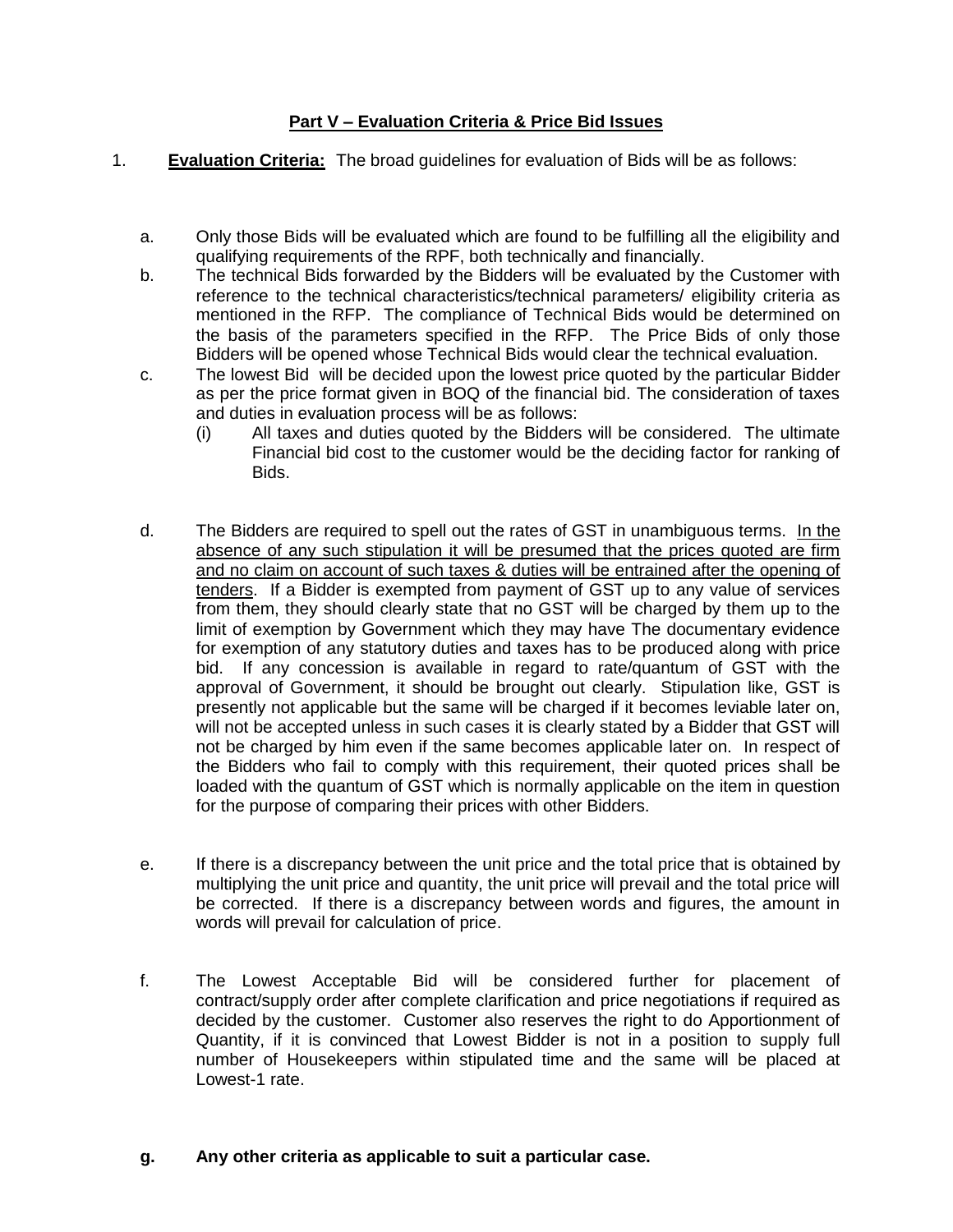### **DECLARATION**

I hereby certify that the information furnished above is true and correct to the best of my / our knowledge and I have read and understood the terms and conditions contained in the RFP/Tender Document. I understand that in case any deviation is found in the above statement at any stage, I / We will be blacklisted and will not have any dealing with the Films Division in future.

(Signature of Authorized signatory with date and seal)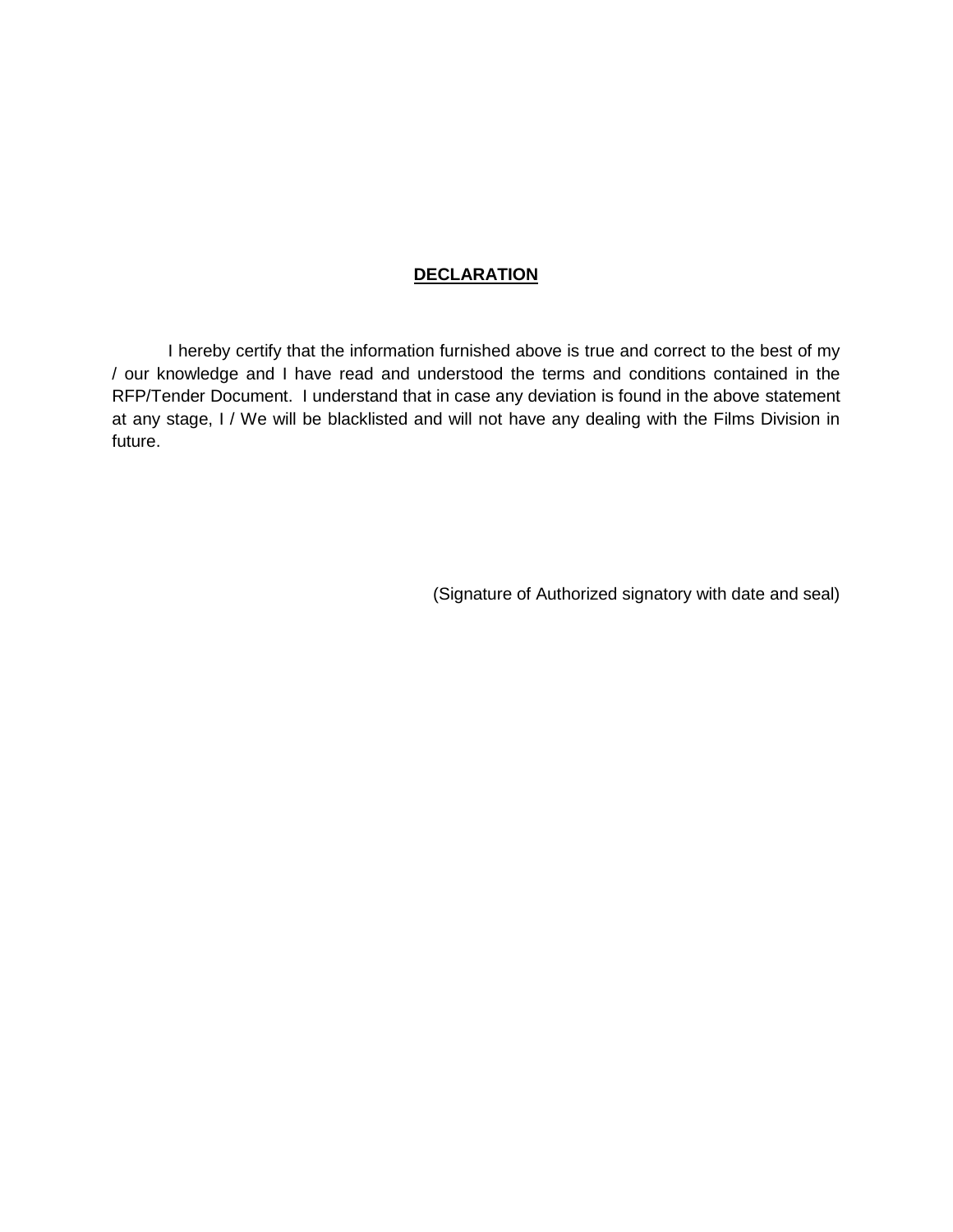#### **Annexure-I**

#### Instructions for Online Bid Submission Instructions to the Bidders to submit the bids online thro" the eProcurement site [https://eprocure.gov.in](https://eprocure.gov.in/)

- 1) Bidder should do the registration in the tender site using the "Click here to Enroll" option available.
- 2) Then the Digital signature of SIFY/TCS/nCode or any Certifying Authority is to be registered after logging into the site.
- 3) Bidder can use "My Space" area to update standard documents in advance as required for various tenders and use them during bis submission. This will facilitate the bid submission process by reducing time.
- 4) Bidder may read the tenders published in the site ad download the required documents/tender schedules for the tenders he is interested.
- 5) Bidder then logs in to the site using the secured log in by giving the user id/password chosen during registration and password of the DSC/e-token.
- 6) Only one DSC should be used for a bidder and should not be misused by others.
- 7) Bidder should read the tender schedules carefully and submit the documents as asked, otherwise, the bid will be rejected.
- 8) If there are any clarifications, this may be obtained using clarifications, or during the pre-bid meeting. Bidder should take into account of the corrigenda publisher before submitting the bids online.
- 9) Bidder must in advance prepare the bid documents to be submitted as indicated in the tender schedule and they should be in required format. If there are more than one document, they can be clubbed together.
- 10) Bidder should prepare the EMD as specified in the tender. The original should be posted/couriered/given in person to the specified location as per Tender Document, latest by the last date of bid submission,
- 11) Bidder selects the tender which he is interested using search option & then move it to the favourites folder.
- 12) From the favorites folder, he selects the tender to view all the detail indicated.
- 13) The bidder reads the terms & conditions and accepts the same to proceed further to submit the bids.
- 14) The bidder has to select the payment option as offline to pay the EMD as applicable.
- 15) The details of the DD/any other accepted instrument, physically sent, should tally with the details available in the scanned copy and the date entered during bid submission time. Otherwise the bid submitted will not be acceptable.
- 16) The bidder has to enter the password of the DSC/e-token and the required bid documents have to be uploaded one by one as indicated.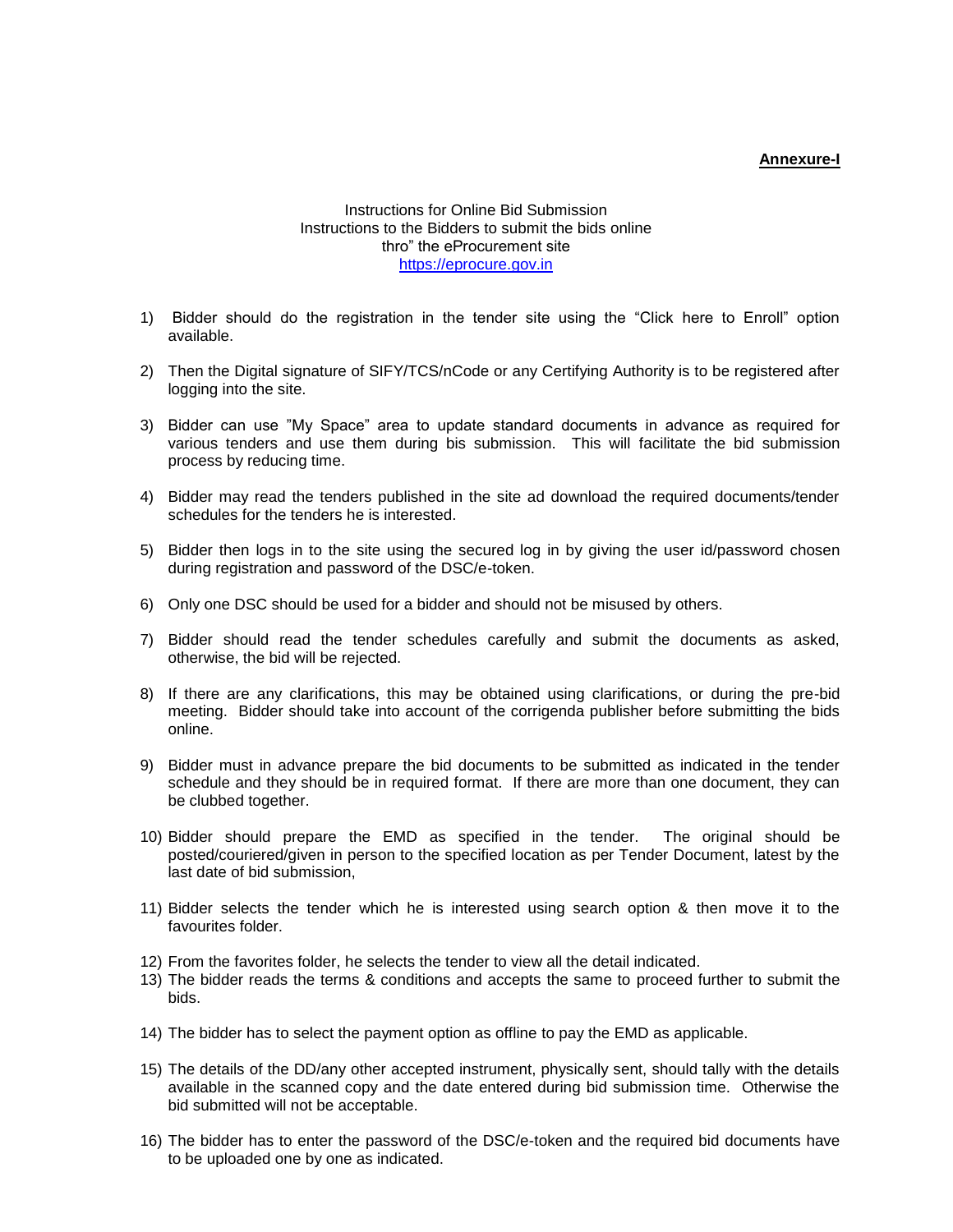- 17) The rates offered details have to be entered separately in a spread sheet file (xis) in the space allotted and should be updated as BOQ.xis file for each tender after the financial bid. The BOQ file, if found modified by the bidder will result in rejection of the bid.
- 18) The tendering system will give a successful bid updating message & then a bid summary will be shown with the bid no. & the date & time of submission of the bid with all other relevant details. The bidder has to submit the relevant files required as indicated in the cover content. In case of any irrelevant files, the bid will be rejected.
- 19) The bid summary has to be printed and kept as an acknowledgement as a token of the submission of the bid.
- 20) The bid summary will act as a proof of bid submission for a tender floated and will also act as an entry point to participate in the bid opening date.
- 21) For any clarifications with the TIA, the bid number can be used as a reference.
- 22) Bidder should log into the site well in advance for bid submission so that he submits the bid in time i.e. on or before the bid submission time. If there is any delay, due to other issues, bidder only will be responsible.
- 23) Each document to be uploaded online for the tenders should be less than 2 MB. If any document is more than 2 MB, it can be reduced by scanning at lo resolution and the same can be uploaded. However, if the file size is less than 1 MB, the transaction/uploading time will be very fast.
- 24) The time settings fixed in the server side & displayed at the top of the tender site, will be valid for all actions of requesting, bid submission, bid opening etc. In the eProcurement system. The bidders should follow this time during bid submission.
- 25) All the data being entered by the bidders would be encrypted using PKI encryption techniques to ensure the secrecy of the data. The data entered will not viewable by unauthorized persons during bid submission & not be viewable by any one until the time of bid opening.
- 26) The confidentiality of the bids is maintain since the secured Socket Layer 128 bit encryption technology is used. Data storage encryption of sensitive fields is done.
- 27) Any document that is uploaded to the server is subjected to symmetric encryption using a generated symmetric key. Further this key is subjected to asymmetric encryption using buyers public keys. Overall, the submitted tender documents become readable only after the tender opening by the authorized individual.
- 28) For any queries, the bidders are asked to contact by mail [cppp-nic@nic.in](mailto:cppp-nic@nic.in) or by phone: 1-800-233-7315 well in advance.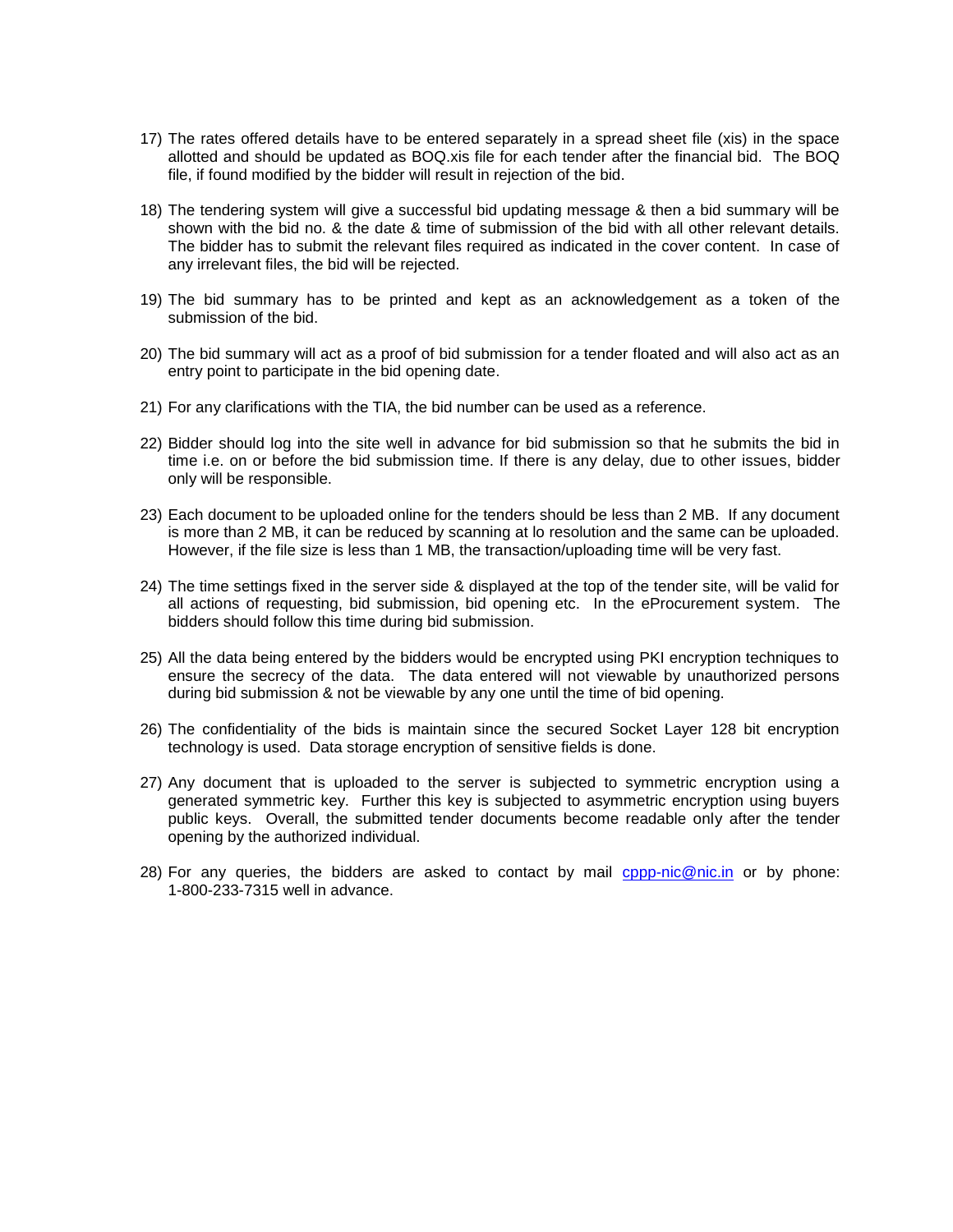#### **Annexure-II**

### **EMD Bank Guarantee format**

Whereas……………………………………………………(hereinafter called the "Bidder") has submitted their offer dated…………………..for the services and supply of …………………………………………………….

(Hereinafter called the "Bid") against the customer's request for proposal No…………………………….

KNOW ALL MEN by these presents that WE…………………………………… of ………………………………………………..having our registered office at ………………………………………………………………………………. Are bound unto…………………………..(hereinafter called the "Customer") in the sum of ………………………………………………………for which payment will and truly to be made to the said Customer, the bank binds itself, its successors and assigns by these presents.

Sealed with the Common Seal of the said Bank this…………………day of ……..20..

The conditions of obligation are:

(i) If the Bidder withdraws or amends, impairs or derogates from the Bid in any respect within the period of validity of this tender.

(ii) If the Bidder having been notified of the acceptance of his tender by the Buyer during the period of its validity.

- a) If the Bidder fails to furnish the Performance Security for the due performance of the contract.
- b) Fails or refuses to accept/execute the contract.

WE undertake to pay the Customer up to the above amount upon receipt of its first written demand, without the customer having to substantiate its demand, provided that in its demand the customer will note that the amount claimed by it is due to it owing to the occurrence of one or both the two conditions, specifying the occurred condition or conditions.

This guarantee will remain in force upto and including 45 days after the period of tender validity and any demand in respect thereof should reach the Bank not later than the above date.

………………………………………………

(Signature of the authorized officer of the Bank)

Name and designation of the officer

Seal, name & address of the Bank and address of the Branch)